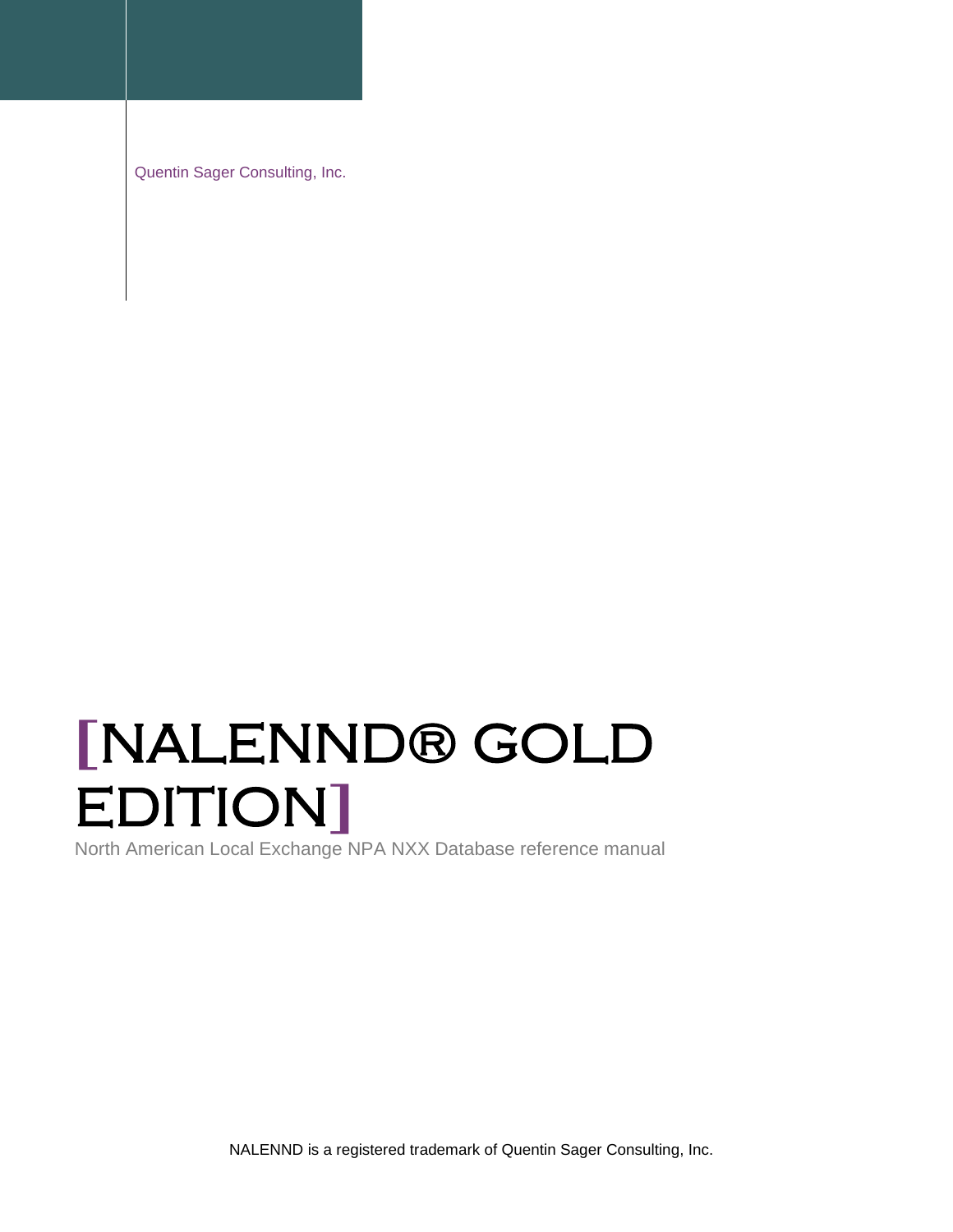This document contains the data set and file specifications for the NALENND® Gold Edition database. These specifications are subject to change without notice. The data it describes is furnished under a license agreement, and may be used or copied only in accordance with the terms of the license agreement.

NALENND® Gold Edition Reference Manual Revised: October 10, 2021

#### Published by: **Quentin Sager Consulting, Inc. 1589 South Wallace Point Crystal River, FL 34429**

Copyright © 2020 Quentin Sager Consulting, Inc. All rights reserved.

No part of this publication may be reproduced in any form, in an electronic retrieval system or otherwise, without the prior written permission of Quentin Sager Consulting, Inc.

#### **Disclaimer and Limitation of Liability**

The information provided in this document is directed solely to users who have the appropriate degree of experience to understand and interpret its contents in accordance with generally accepted engineering, industry, or other professional standards and applicable regulations.

NO REPRESENTATION OR WARRANTY IS MADE THAT THE INFORMATION IS TECHNICALLY ACCURATE OR SUFFICIENT OR CONFORMS TO ANY STATUTE, GOVERNMENTAL RULE OR REGULATION, AND FURTHER NO REPRESENTATION OR WARRANTY IS MADE OF MERCHANTABILITY OR FITNESS FOR ANY PARTICULAR PURPOSE OR AGAINST INFRINGEMENT OF INTELLECTUAL PROPERTY RIGHTS. QUENTIN SAGER CONSULTING SHALL NOT BE LIABLE, BEYOND THE AMOUNT OF ANY SUM RECEIVED IN PAYMENT BY QUENTIN SAGER CONSULTING FOR THIS DOCUMENT, WITH RESPECT TO ANY CLAIM, AND IN NO EVENT SHALL QUENTIN SAGER CONSULTING BE LIABLE FOR LOST PROFITS OR OTHER INCIDENTAL OR CONSEQUENTIAL DAMAGES. QUENTIN SAGER CONSULTING EXPRESSLY ADVISES THAT ANY AND ALL USE OF OR RELIANCE UPON THE INFORMATION PROVIDED IN THIS DOCUMENT IS AT THE RISK OF THE USER.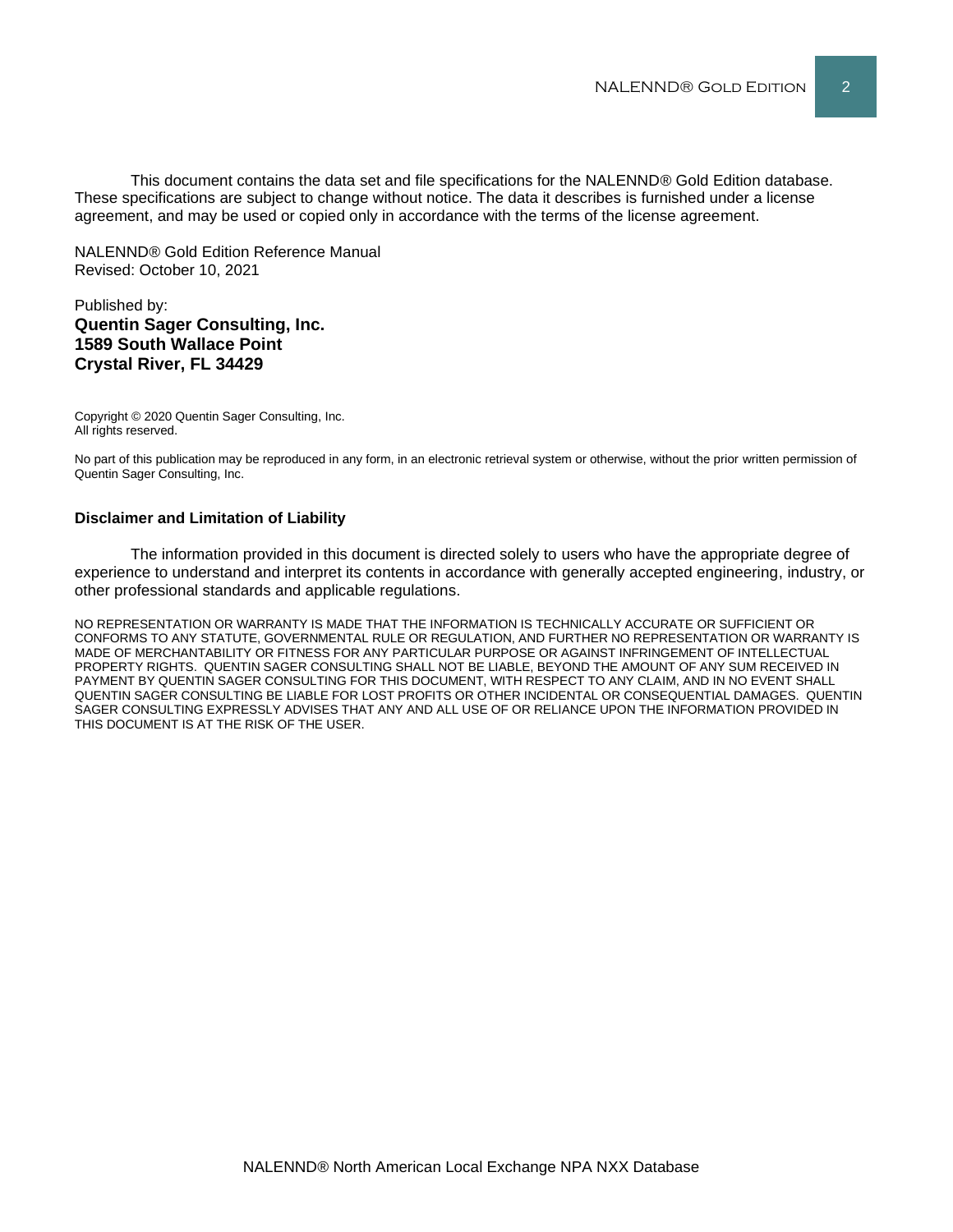# File Names and Descriptions

Each table *(file)* in the NALENND® database is delivered in flat, delimited text file format (commonly referred to as comma-separated-value or CSV format). The NALENND® database is easily imported to and accessed through most contemporary database engines including (but not limited to) MySQL, PostgreSQL, SQLite, Oracle, IBM DB2, Microsoft SQL Server, Microsoft Access, or similar tool.

The data can be imported as Unicode UTF-8 (no byte order mark) text. For each file in the NALENND® database; the first row contains field names (column headers), fields are terminated by a single comma "," character, fields are optionally enclosed using a double quote character, and lines (rows) are terminated with a two character carriage return line feed (CR + LF) sequence.

| File           | Primary data contents                                                                                                                                                                              |  |  |  |
|----------------|----------------------------------------------------------------------------------------------------------------------------------------------------------------------------------------------------|--|--|--|
| phonegold.csv  | Active NPA NXX (central office codes) and block assignments within the NPA NXX                                                                                                                     |  |  |  |
| lata.csv       | Local Access and Transport Area (LATA) codes and names                                                                                                                                             |  |  |  |
| <b>OCN.CSV</b> | Carrier name, type, address, and Operating Company Number (OCN)                                                                                                                                    |  |  |  |
| county.csv     | United States FIPS county codes and names; Canadian census division codes and<br>names                                                                                                             |  |  |  |
| cbsa.csv       | Current metropolitan statistical areas and their codes; United States – Core Based<br>Statistical Area (CBSA) codes; Canada - Census Metropolitan Area (CMA) or Census<br>Agglomeration (CA) codes |  |  |  |
| msa.csv        | United States MSA codes based on definitions used for presenting metropolitan area<br>statistics in Census 2000 publications. These historical 4-digit codes were superseded<br>in June 2003.      |  |  |  |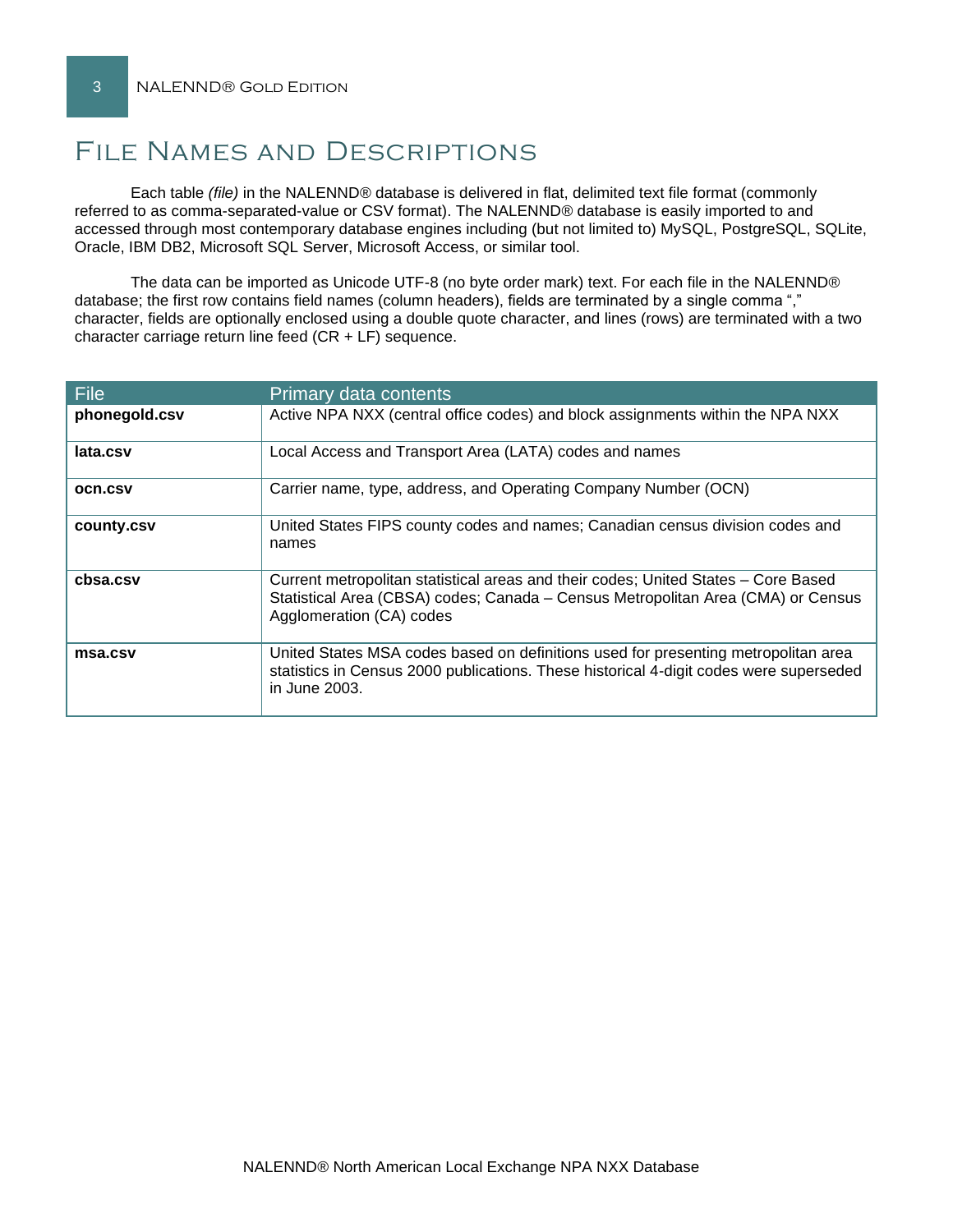# Record Layouts and Field Descriptions

# **FILE: phonegold.csv**

| <b>Field</b>    | <b>Description</b>                                                                                                                                                                                                                                                                                                                                                                                                                                     |  |  |  |
|-----------------|--------------------------------------------------------------------------------------------------------------------------------------------------------------------------------------------------------------------------------------------------------------------------------------------------------------------------------------------------------------------------------------------------------------------------------------------------------|--|--|--|
| <b>NPA</b>      | Numbering Plan Area (NPA) Code. An NPA, also known as a telephone area code, is<br>the first three digits of a 10-digit North American Numbering Plan (NANP) telephone<br>number in the form NXX-NXX-XXXX, where N represents any one of the numbers 2<br>through 9 and X represents any one of the numbers 0 through 9. Valid numeric range<br>for NPA codes is 200 through 999.                                                                      |  |  |  |
| <b>NXX</b>      | Central Office Code (COC). The COC, commonly called the telephone exchange or<br>prefix, is the second three digits (NXX) of a 10-digit NANP telephone number in the form<br>NXX-NXX-XXXX, where N represents any one of the numbers 2 through 9and X<br>represents any one of the numbers 0 through 9. Valid numeric range for NXX codes is<br>200 through 999.                                                                                       |  |  |  |
| <b>BLOCK_ID</b> | Block identifier implies, represents, or identifies either the entire group of 10,000<br>numbers or a specific group of 1,000 numbers within the NPA NXX.                                                                                                                                                                                                                                                                                              |  |  |  |
|                 | An "A" record will be present for NPA NXX records that are "assigned" to the Code<br>Holder per the Central Office Code Assignment Guidelines. For non-pooled numbers it<br>identifies a 10,000-block level record and implies line assignments 0000 through 9999.<br>For pooled numbers the "A" record is present for default routing purposes and identifies<br>the LERG Assignee, numeric blocks must be referenced for actual carrier assignments. |  |  |  |
|                 | A numeric block (digits "0" through "9") refers to those assignments made per<br>Thousands Block Pooling Administrative Guidelines, it identifies a 1,000-block level<br>record and refers to line assignments x000 through x999 where x=the block identifier.                                                                                                                                                                                         |  |  |  |
| TBP_IND         | Thousands Block Pooling Indicator.                                                                                                                                                                                                                                                                                                                                                                                                                     |  |  |  |
|                 | $Y$ – The NPA NXX is part of a pool within the given NPA where numbers are<br>assigned 1,000 lines at a time by the Pooling Administrator. The OCN specified<br>in the "A" record identifies the LERG Assignee for administrative purposes.<br>$N$ – The NPA NXX is not pooled and is assigned at the 10,000-block level. The<br>OCN field identifies the Central Office Code Holder.                                                                  |  |  |  |
|                 | Currently applies to United States exchanges only.                                                                                                                                                                                                                                                                                                                                                                                                     |  |  |  |
| <b>LATA</b>     | Local Access and Transport Area (LATA), or LATA-like code of the Rate Center. This<br>LATA may differ from the geographical LATA of the switch. LATA codes are 3-digits<br>however some Florida LATA codes may indicate 5-digits, for these codes, the last two<br>digits are the LATA sub-zone which represents Equal Access Exchange Areas<br>(EAEAs).                                                                                               |  |  |  |
| <b>LTYPE</b>    | Line type or telephone service type of the NPA NXX.                                                                                                                                                                                                                                                                                                                                                                                                    |  |  |  |
|                 | S - Land line, non-wireless service including POTS, Broadband, etc.<br>C - Wireless type service including PCS, Cellular, GSM, etc.<br>$P -$ Paging and other Messaging services<br>$M$ – Mixed wireless and land line service                                                                                                                                                                                                                         |  |  |  |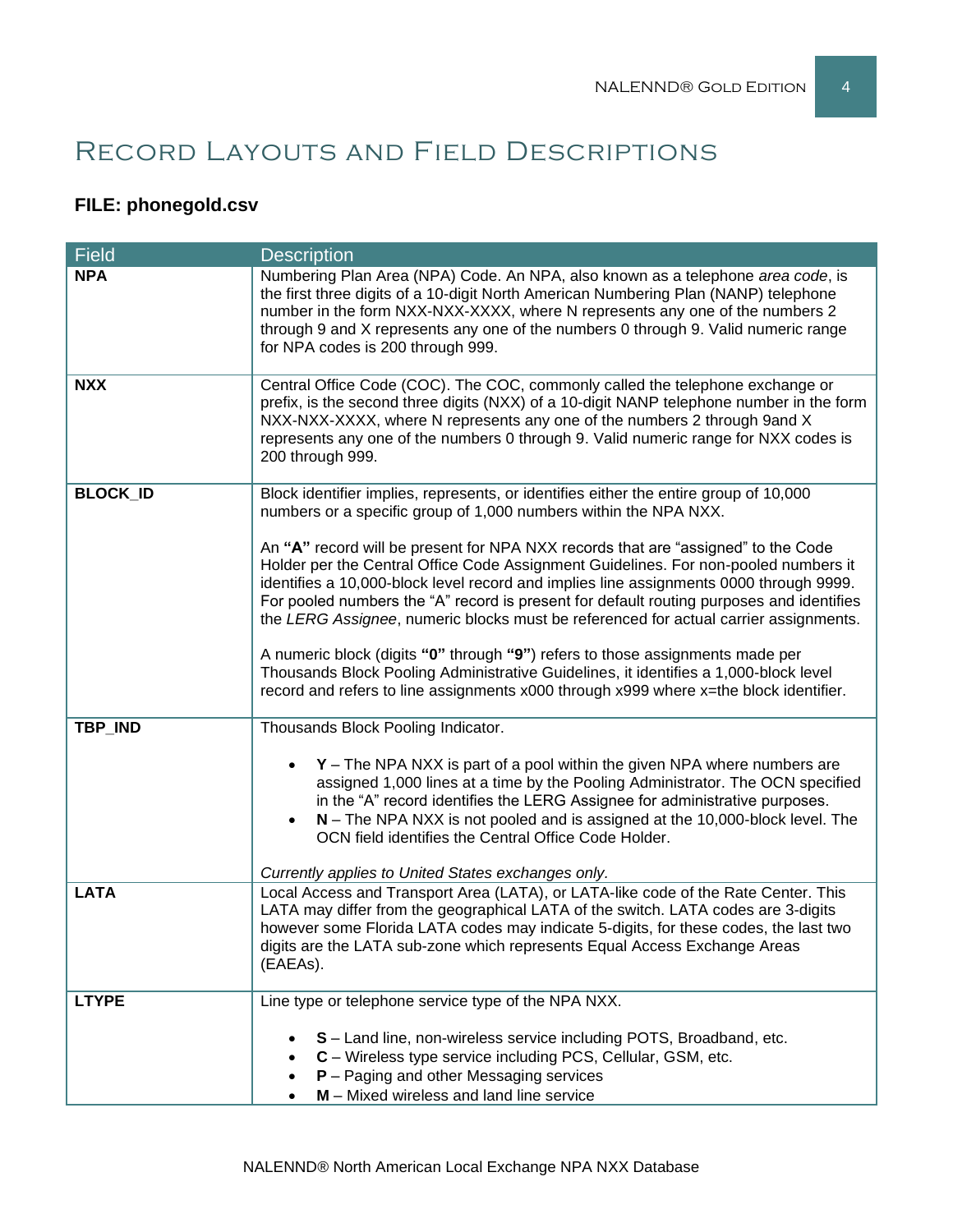|                   | $\bullet$ $V - VolP$                                                                                                                                                                                                                                                                                                                                                                                                    |
|-------------------|-------------------------------------------------------------------------------------------------------------------------------------------------------------------------------------------------------------------------------------------------------------------------------------------------------------------------------------------------------------------------------------------------------------------------|
|                   | For pooled exchanges, the line type specified in the "A" block record applies to the<br>LERG Assignee. Individual 1,000 block records must be referenced to determine the<br>service type provided by individual carriers within the same exchange.                                                                                                                                                                     |
| <b>STATE</b>      | 2-character United States Postal Service/Canada Post postal abbreviation (United<br>States Postal Service 2008) for the state, province, or territory of the Rate Center<br>location. For Caribbean Rate Centers, this field is populated with the 2-character<br>Common Language® country code.                                                                                                                        |
| <b>COUNTRY</b>    | 2-character ISO 3166 Country Code (ISO 3166-1:2006 2006) of the Rate Center<br>location. These country codes may differ from the similar FIPS country codes (Federal<br>Information Processing Standards Publication 104-1 1986) used in other<br>telecommunications industry specific databases.                                                                                                                       |
| <b>RC</b>         | Name of the Rate Center, Rate Exchange Area, or locale identifying the geographic<br>area served by the NPA NXX.                                                                                                                                                                                                                                                                                                        |
| <b>SWITCH</b>     | Eleven character Common Language Location Identifier® (CLLI) code of the switch or<br>Point of Interface (POI) serving the NPA NXX. For NXXs in the Caribbean and Bermuda<br>NPAs, the SWITCH field may be populated with SWCHxxUNKNO, where xx identifies<br>one of the countries or territories in the Caribbean or Bermuda.                                                                                          |
| <b>ZIP</b>        | United States Zip code or Canada Post FSA code found in use within the Rate Center,<br>Rate Exchange Area, or locality based on geographic relationship.<br>United States - contains the first 5-digit ZIP code found for the exchange<br>$\bullet$<br>locality within the Rate Center.<br>Canada - contains the first postal code Forward Sortation Area code for the<br>$\bullet$<br>exchange within the Rate Center. |
| ZIP <sub>2</sub>  | Second United States ZIP code or Canadian postal code Forward Sortation Area code<br>for the exchange locality.                                                                                                                                                                                                                                                                                                         |
| ZIP <sub>3</sub>  | Third United States ZIP code or Canadian postal code Forward Sortation Area code for<br>the exchange locality.                                                                                                                                                                                                                                                                                                          |
| ZIP4              | Fourth United States ZIP code or Canadian postal code Forward Sortation Area code<br>for the exchange locality.                                                                                                                                                                                                                                                                                                         |
| <b>FIPS</b>       | County, county equivalent or census division code.<br>United States - 5-digit Federal Information Processing System (FIPS) county<br>code.<br>Canada - 4-digit Statistics Canada census division code                                                                                                                                                                                                                   |
| FIPS <sub>2</sub> | Second county, county equivalent or similar code.                                                                                                                                                                                                                                                                                                                                                                       |
| FIPS3             | Third county, county equivalent or similar code.                                                                                                                                                                                                                                                                                                                                                                        |
| <b>CBSA</b>       | Metropolitan statistical area (code) the Rate Center, Rate Exchange Area, or locality is<br>located in.                                                                                                                                                                                                                                                                                                                 |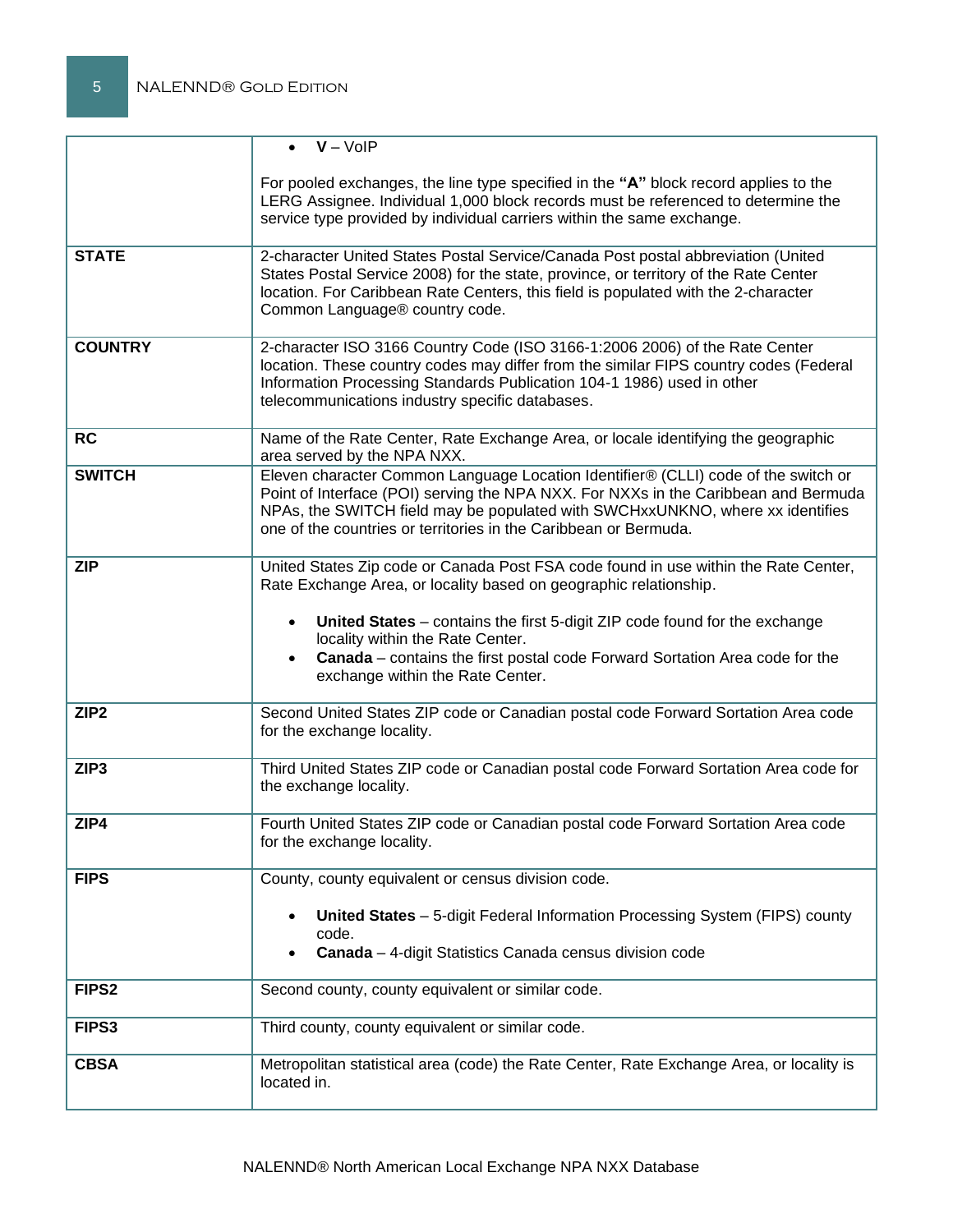|                     | United States - 5-digit Office of Management and Budget to the Core Based<br>$\bullet$                                                                                                                                                                                                                                                                                                                                                                                                                                                                                                                                                                                                                                                                                                                                                                                            |  |  |  |  |
|---------------------|-----------------------------------------------------------------------------------------------------------------------------------------------------------------------------------------------------------------------------------------------------------------------------------------------------------------------------------------------------------------------------------------------------------------------------------------------------------------------------------------------------------------------------------------------------------------------------------------------------------------------------------------------------------------------------------------------------------------------------------------------------------------------------------------------------------------------------------------------------------------------------------|--|--|--|--|
|                     | Statistical Area (CBSA) code                                                                                                                                                                                                                                                                                                                                                                                                                                                                                                                                                                                                                                                                                                                                                                                                                                                      |  |  |  |  |
|                     | Canada - 3-digit Statistics Canada Census Metropolitan Area (CMA) or Census<br>$\bullet$<br>Agglomeration (CA) code                                                                                                                                                                                                                                                                                                                                                                                                                                                                                                                                                                                                                                                                                                                                                               |  |  |  |  |
|                     |                                                                                                                                                                                                                                                                                                                                                                                                                                                                                                                                                                                                                                                                                                                                                                                                                                                                                   |  |  |  |  |
| <b>CBSA2</b>        | Second metropolitan statistical area code.                                                                                                                                                                                                                                                                                                                                                                                                                                                                                                                                                                                                                                                                                                                                                                                                                                        |  |  |  |  |
| <b>MSA</b>          | 4-digit Metropolitan Statistical Area (MSA) code the Rate Center is located in if any. This<br>field is maintained for historical cross-reference. MSA codes have been replaced with<br>the 5-digit CBSA code.<br>United States exchanges only.                                                                                                                                                                                                                                                                                                                                                                                                                                                                                                                                                                                                                                   |  |  |  |  |
| <b>PMSA</b>         | 4-digit Primary Metropolitan Statistical Area (PMSA) code the Rate Center is located in<br>if any. If a PMSA code is present then the MSA code is recognized as a Consolidated<br>Metropolitan Statistical Area (CMSA) code. This field is maintained for historical cross-<br>reference. MSA codes have been replaced with the 5-digit CBSA code.<br>United States exchanges only.                                                                                                                                                                                                                                                                                                                                                                                                                                                                                               |  |  |  |  |
| <b>LATITUDE</b>     | Latitude in decimal degrees locating the general NPA NXX geographic based service<br>area.                                                                                                                                                                                                                                                                                                                                                                                                                                                                                                                                                                                                                                                                                                                                                                                        |  |  |  |  |
| <b>LONGITUDE</b>    | Longitude in decimal degrees locating the general NPA NXX geographic based service<br>area.                                                                                                                                                                                                                                                                                                                                                                                                                                                                                                                                                                                                                                                                                                                                                                                       |  |  |  |  |
| <b>OCN_CATEGORY</b> | Single character field identifying the general classification of the carrier identified by the<br>current OCN.                                                                                                                                                                                                                                                                                                                                                                                                                                                                                                                                                                                                                                                                                                                                                                    |  |  |  |  |
|                     | <b>B</b> - Regional Bell Operating Company (RBOC)<br>L - Incumbent Local Exchange Carrier (ILEC), Independent Telephone<br>$\bullet$<br>Company (ICO)<br>C - Competitive Local Exchange Carrier (CLEC), Competitive Access Provider<br>$\bullet$<br>(CAP), Unbundled Local Exchange Carrier (ULEC)<br>W - Personal Communications Service (PCS), Wireless Provider (Non-PCS<br>Cellular, Paging, Radio), Wireless Reseller, Personal Communication Services<br>Reseller<br>P - Same as non-PCS wireless service providers but used to distinguish those<br>$\bullet$<br>carriers providing primarily paging and messaging services from other non-PCS<br>wireless providers.<br>I - Interexchange carrier. Generally a carrier providing long distance and/or local<br>toll services.<br>$T -$ Toll reseller<br><b>G</b> - General service carrier<br>$V - VolP$ service provider |  |  |  |  |
| <b>OCN</b>          | 4-character Operating Company Number (OCN) also known as a NECA Company<br>Code, identifying the NPA NXX code-holder, LERG Assignee, or block-holder.                                                                                                                                                                                                                                                                                                                                                                                                                                                                                                                                                                                                                                                                                                                             |  |  |  |  |
| DERIVED_FROM_NPA    | Indicates the previous NPA that existed in the area covered by a given NPA. In cases<br>of overlays, some or all of the previous NPAs may still cover the area. The OVERLAY<br>field should be referenced to determine how to interpret this field.                                                                                                                                                                                                                                                                                                                                                                                                                                                                                                                                                                                                                               |  |  |  |  |
|                     | Splits - this field specifies the original NPA that this NPA was created from via a<br>$\bullet$<br>geographic split.                                                                                                                                                                                                                                                                                                                                                                                                                                                                                                                                                                                                                                                                                                                                                             |  |  |  |  |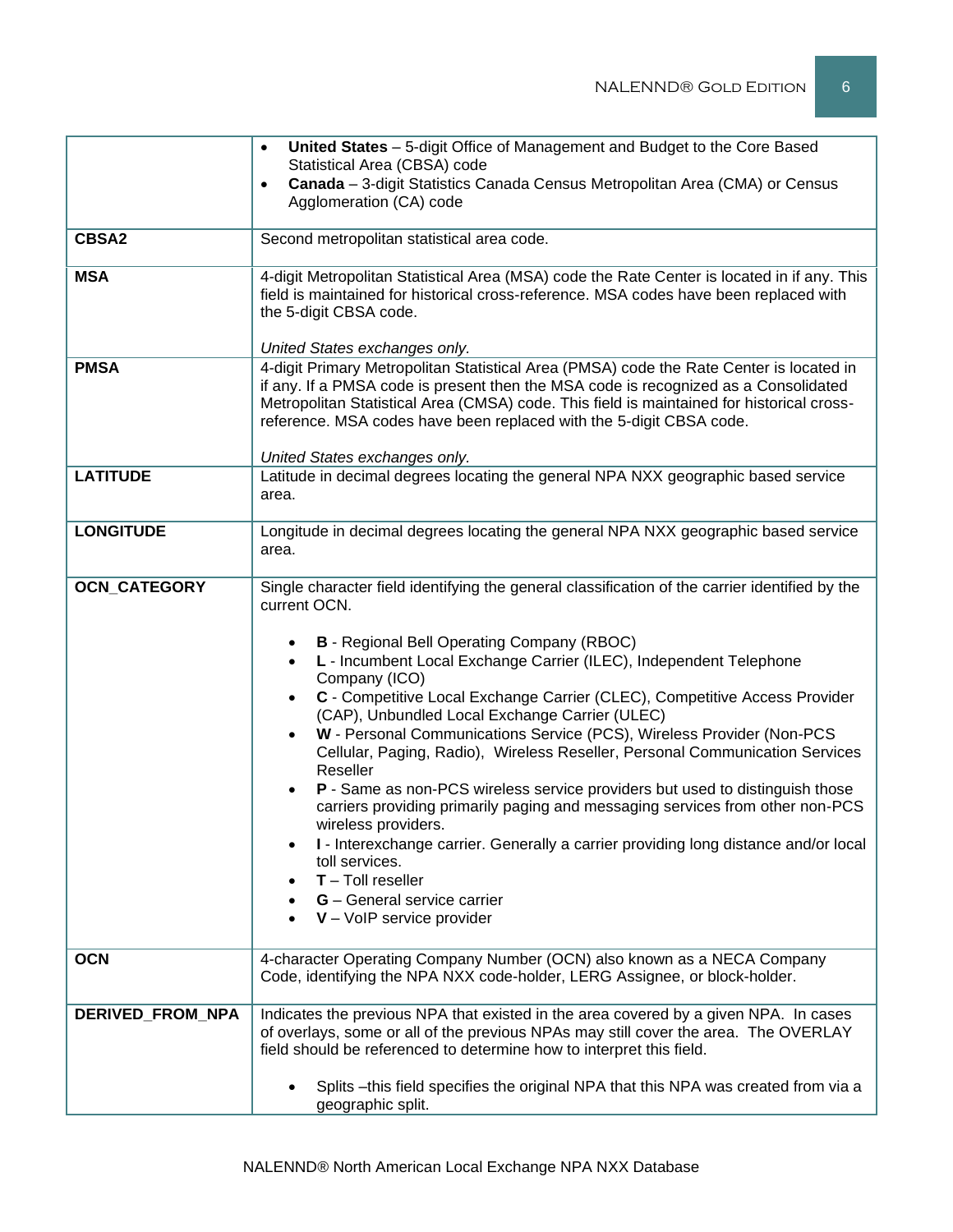|                | Overlays - this field specifies the original NPA that this NPA now overlays.<br>If this field is empty or specifies the current NPA then the current NPA is the<br>original or parent NPA.                                                                                                                                                                                                                                                                                                                                                                                                                                                                                                                                                                      |  |
|----------------|-----------------------------------------------------------------------------------------------------------------------------------------------------------------------------------------------------------------------------------------------------------------------------------------------------------------------------------------------------------------------------------------------------------------------------------------------------------------------------------------------------------------------------------------------------------------------------------------------------------------------------------------------------------------------------------------------------------------------------------------------------------------|--|
| <b>NEWNPA</b>  | Specifies the new area code to be used with the NXX or new area code(s) created in<br>the same coverage area as the current area code. The OVERLAY field should be<br>referenced to determine how to interpret this field.<br>Splits – if not empty or the value specified is different than the current NPA then<br>this field specifies the new area code that should be used with the current NXX.<br>Overlay - if present, specifies one or more semi-colon separated area codes<br>that occupy the same coverage area as the current NPA. The area code for the<br>current NXX remains the same.                                                                                                                                                           |  |
| <b>OVERLAY</b> | Single character field to determine how the DERIVED_FROM_NPA and NEWNPA fields<br>should be interpreted.<br><b>O</b> - the NPA is overlaid by one or more NPAs or this NPA overlays one or more<br>NPAs. The DERIVED FROM NPA field may be used to determine the overlay<br>direction.<br>P - the NPA is involved in a DERIVED_FROM_NPA split and the exchange is<br>being moved from the NEWNPA parent. If the NEWNPA field is empty, the<br>exchange is remaining in the current NPA and is protected from re-assignment<br>during the split.<br>S - the NPA is being split and the exchange is moving from the current NPA to<br>the NEWNPA<br>Empty – if DERIVED_FROM_NPA is not empty then NPA was created from a<br>geographic split of DERIVED_FROM_NPA. |  |
| <b>LIR</b>     | Name of Local Interconnection Region rate center is assigned to if any.                                                                                                                                                                                                                                                                                                                                                                                                                                                                                                                                                                                                                                                                                         |  |
|                | Canadian Exchanges only.                                                                                                                                                                                                                                                                                                                                                                                                                                                                                                                                                                                                                                                                                                                                        |  |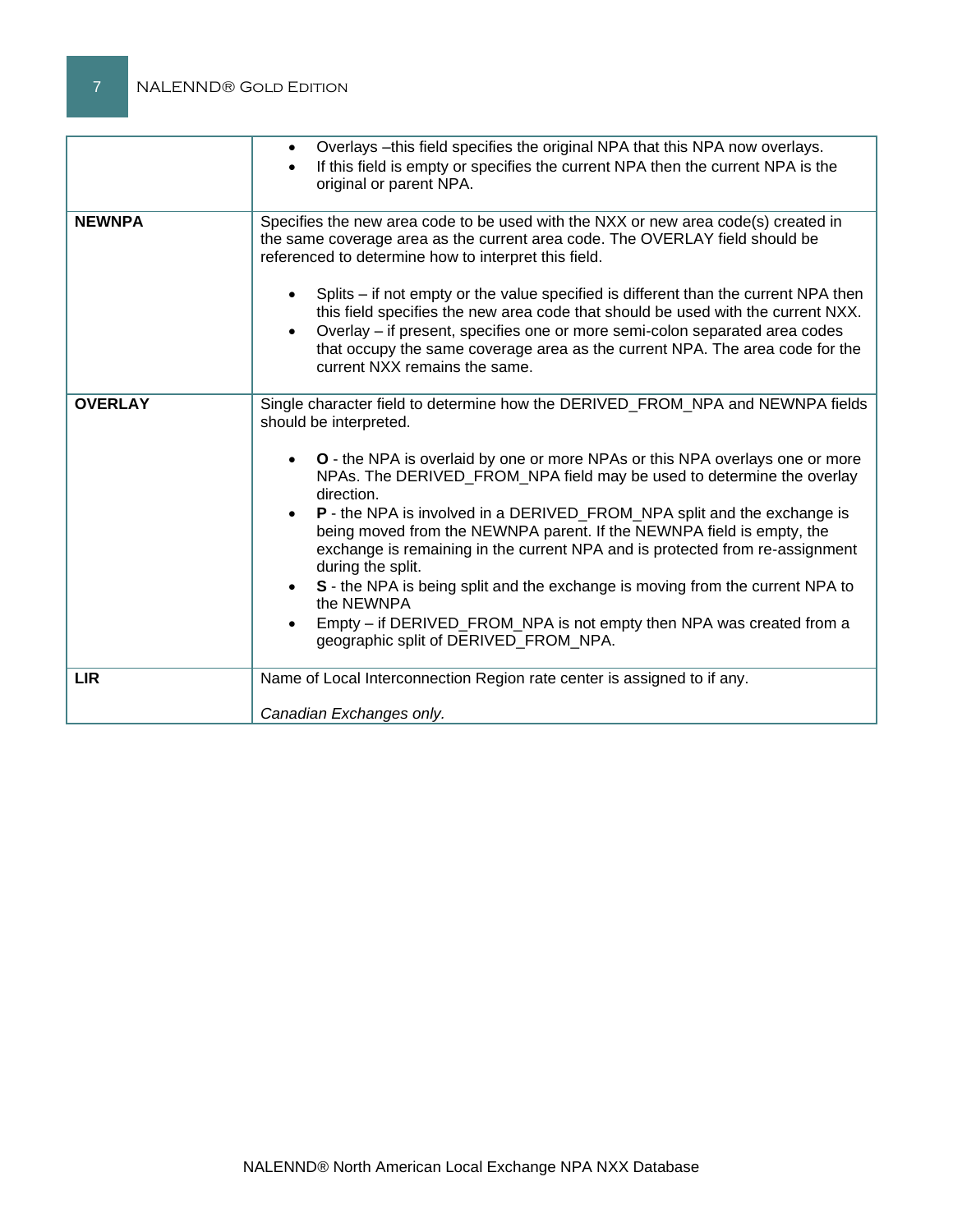## **FILE: ocn.csv**

| <b>Field</b>   | <b>Description</b>                                                                                                                                                                                                                                                                                                                                                                                                                                                                                                                                                                                                                                                                                                                                                                             |
|----------------|------------------------------------------------------------------------------------------------------------------------------------------------------------------------------------------------------------------------------------------------------------------------------------------------------------------------------------------------------------------------------------------------------------------------------------------------------------------------------------------------------------------------------------------------------------------------------------------------------------------------------------------------------------------------------------------------------------------------------------------------------------------------------------------------|
| <b>OCN</b>     | 4-character state or regional Operating Company Number (OCN) also known as a NECA<br>Company Code.                                                                                                                                                                                                                                                                                                                                                                                                                                                                                                                                                                                                                                                                                             |
| <b>TYPE</b>    | Type of carrier or service provider<br>ILEC - Incumbent Local Exchange Carrier, Independent Telephone Company (ICO)<br>$\bullet$<br>ULEC - Unbundled Local Exchange Carrier<br>$\bullet$<br>RBOC - Regional Bell Operating Company<br>$\bullet$<br>CLEC - Competitive Local Exchange Carrier<br>$\bullet$<br><b>CAP - Competitive Access Provider</b><br>$\bullet$<br>IXC - Inter-exchange Carrier<br><b>WRSL-Wireless Reseller</b><br><b>IPES</b> – Internet Protocol Enabled Services<br>ETHX - Ethernet Exchange<br>$\bullet$<br><b>INTL</b> – International Telecommunications Service Provider<br>LRSL – Local Reseller<br><b>WIRELESS - Wireless</b><br>PCS - Personal Communications Service<br><b>PCSR</b> – Personal Communications Service Reseller<br>PAGING – Paging and Messaging |
| <b>COMPANY</b> | The legal or generally formal name of the service provider.                                                                                                                                                                                                                                                                                                                                                                                                                                                                                                                                                                                                                                                                                                                                    |
| <b>DBA</b>     | The commonly recognized business name of the service provider.                                                                                                                                                                                                                                                                                                                                                                                                                                                                                                                                                                                                                                                                                                                                 |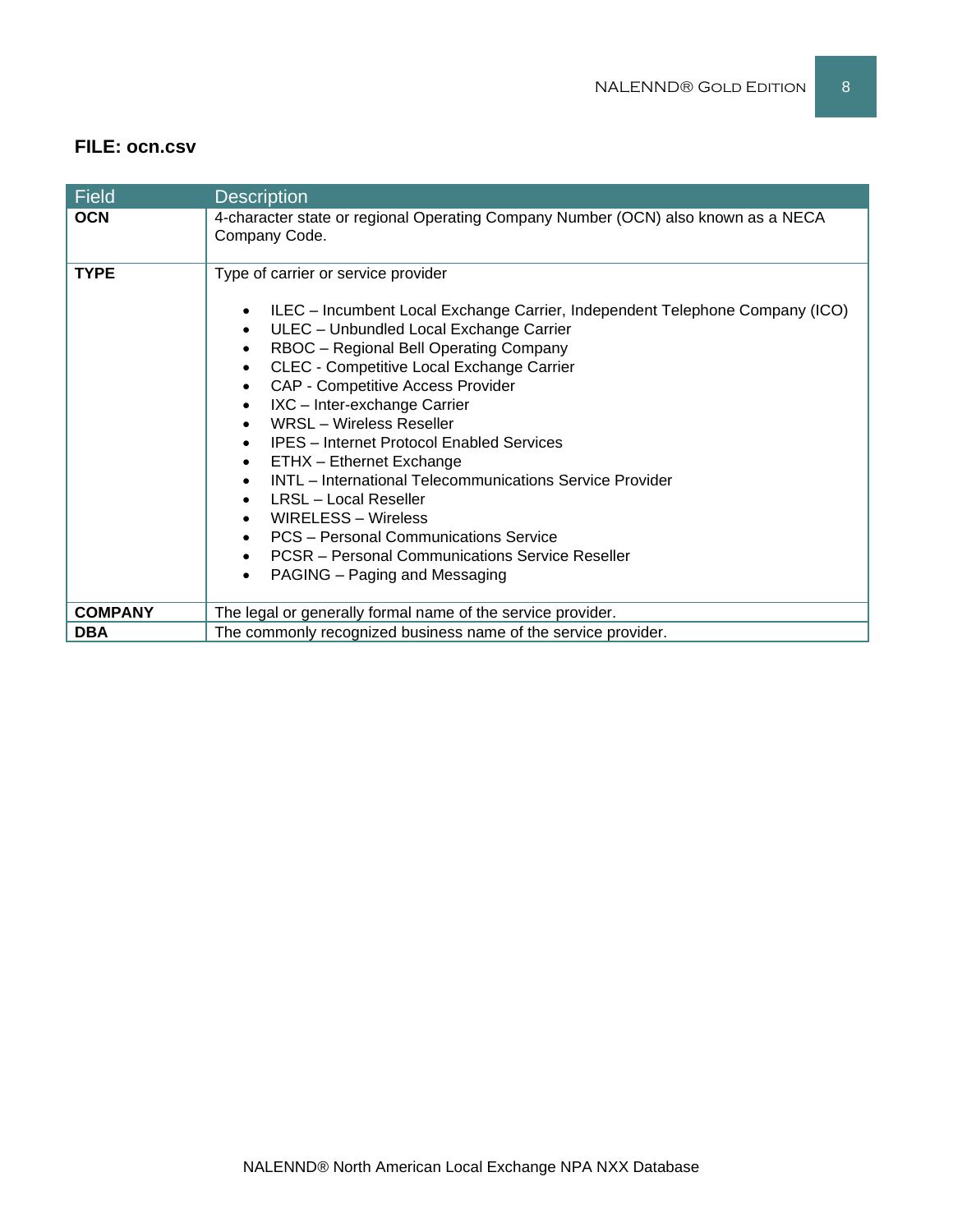# **FILE: county.csv**

| Field             | <b>Description</b>                                                                                                                                            |  |  |  |
|-------------------|---------------------------------------------------------------------------------------------------------------------------------------------------------------|--|--|--|
| <b>CountyCode</b> | County, county equivalent, or census division code                                                                                                            |  |  |  |
|                   | <b>United States</b> – 5-digit Federal Information Processing System (FIPS) County<br>code.<br><b>Canada</b> – 4-digit Statistics Canada census division code |  |  |  |
| Country           | Two-character ISO 3166-1 Country Code                                                                                                                         |  |  |  |
| <b>State</b>      | Two character state, province, or territory abbreviation                                                                                                      |  |  |  |
| <b>Name</b>       | Name of county or county equivalent                                                                                                                           |  |  |  |
| <b>Type</b>       | Organizational recognition of the county                                                                                                                      |  |  |  |
| LandArea          | Land area in square miles                                                                                                                                     |  |  |  |
| <b>Population</b> | County, county equivalent population.                                                                                                                         |  |  |  |
|                   | United States - U.S. Census Bureau 2018 population estimate.<br>Canada - Statistics Canada reported 2016 population                                           |  |  |  |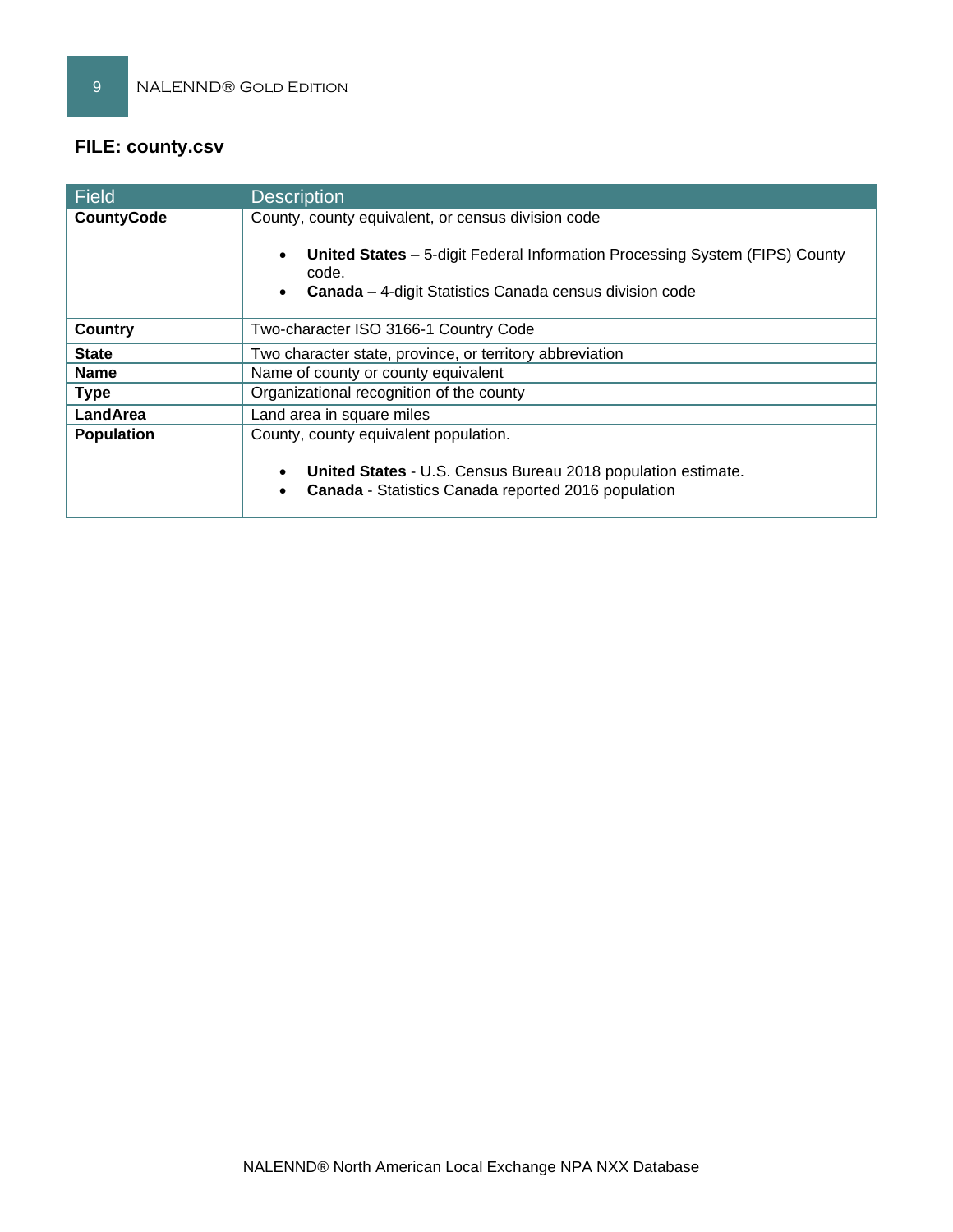## **FILE: cbsa.csv**

| Field            | <b>Description</b>                                                                                                                                  |
|------------------|-----------------------------------------------------------------------------------------------------------------------------------------------------|
| <b>CBSA</b>      | Metropolitan statistical area code<br>United States - 5-digit Office of Management and Budget to the Core Based<br>$\bullet$                        |
|                  | Statistical Area (CBSA) code<br>Canada - 3-digit Statistics Canada Census Metropolitan Area (CMA) or Census<br>$\bullet$<br>Agglomeration (CA) code |
| <b>CSA</b>       | Three-digit Combined Statistical Area code if the CBSA is part of a larger statistical area.                                                        |
| <b>AREA NAME</b> | Area name                                                                                                                                           |
| <b>STATE</b>     | State or province abbreviation                                                                                                                      |
| <b>AREA TYPE</b> | Recognized area type                                                                                                                                |

# **FILE: msa.csv**

| <b>Field</b>      | <b>Description</b>                                                                                                                                                            |
|-------------------|-------------------------------------------------------------------------------------------------------------------------------------------------------------------------------|
| <b>MSA</b>        | 4-digit code assigned by the Office of Management and Budget to the MSA or PMSA code.                                                                                         |
| <b>TYPE</b>       | Identifies whether the code is an MSA (Metropolitan Statistical Area), PMSA (Primary<br>Metropolitan Statistical Area), or CMSA (Consolidated Metropolitan Statistical Area). |
| <b>NAME</b>       | Official name of the MSA, PMSA or CMSA.                                                                                                                                       |
| <b>CMSA</b>       | 2-digit code to identify the CMSA.                                                                                                                                            |
| <b>POPULATION</b> | Estimated year 2000 population                                                                                                                                                |

# **FILE: lata.csv**

| Field           | <b>Description</b>                                                                                                                                                                                                                                                  |
|-----------------|---------------------------------------------------------------------------------------------------------------------------------------------------------------------------------------------------------------------------------------------------------------------|
| <b>LATA</b>     | 3 or 5 digit Local Access and Transport Area (LATA) code. Technically LATA codes are 3-digits,<br>some Florida LATA codes may indicate 5-digits, for these codes the last two digits are the LATA<br>sub-zone which represents Equal Access Exchange Areas (EAEAs). |
| <b>STATE</b>    | Two character state, province, or territory abbreviation for the LATA location.                                                                                                                                                                                     |
| <b>COUNTRY</b>  | Two character ISO 3166 Country Code for LATA location.                                                                                                                                                                                                              |
| <b>LOCATION</b> | LATA name                                                                                                                                                                                                                                                           |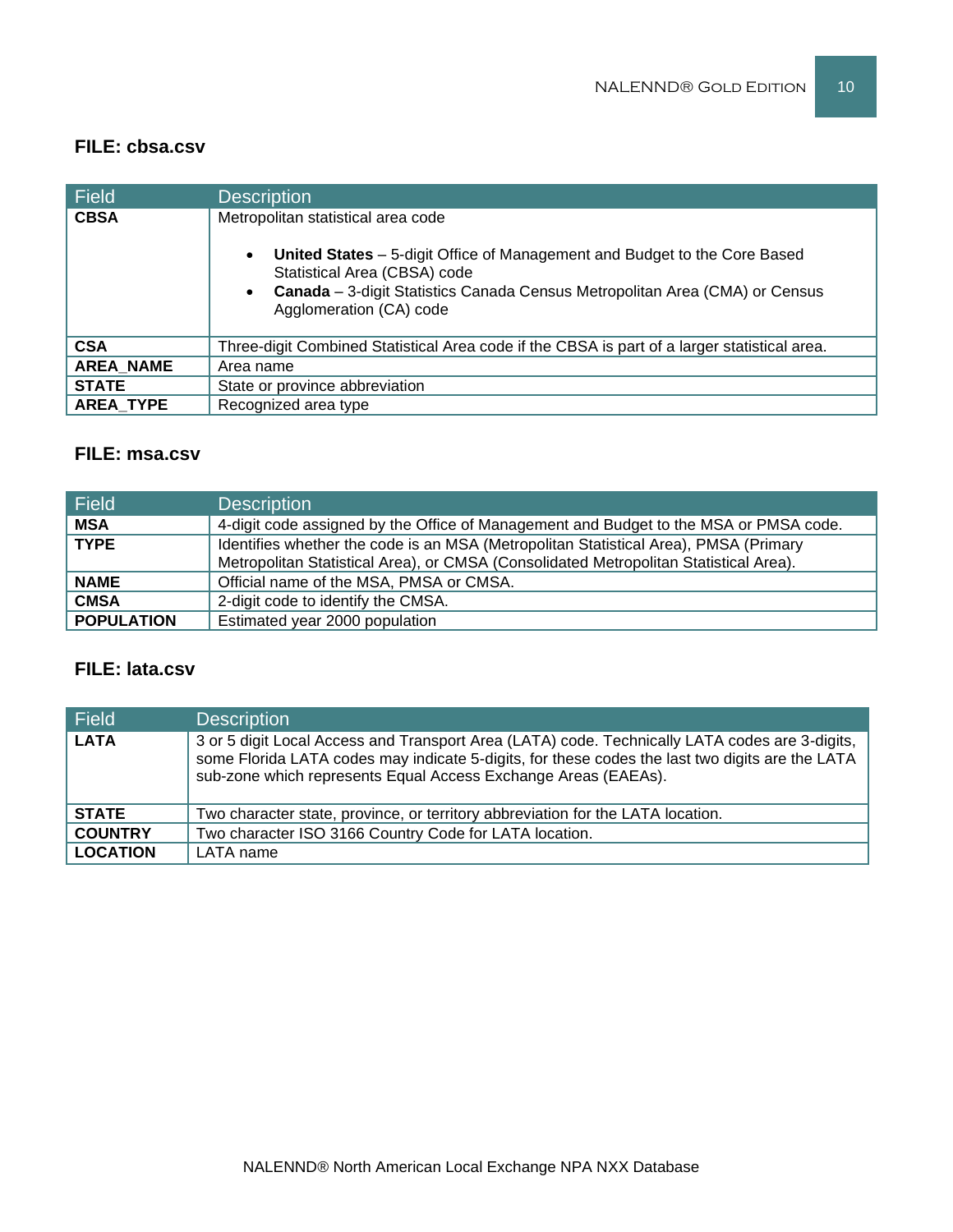# Glossary

#### **Basic Trading Area (BTA)**

*United States Basic Trading Areas* are based on the Rand McNally 1992 Commercial Atlas & Marketing Guide, 123rd Edition, at pages 38-39, with the following additions: American Samoa (492), Guam (490), Northern Mariana Islands (493), San Juan, Puerto Rico (488), Mayagüez/Aguadilla-Ponce, Puerto Rico (489), and the United States Virgin Islands (491).

#### **Central Office**

Also referred to as a *Wire Center* or *End Office*, a *Central Office* is the building where end user lines are joined to switching equipment that connects other end users to each other, both locally and via long distance carriers. The central office contains the associated inside plant network elements required to perform this function, such as distribution frames, interoffice facility termination points, and so on.

#### **Local Access and Transport Area (LATA)**

A *Local Access and Transport Area* defines the area within which those local Service Providers directly addressed by the 1984 Modified Final Judgment (MFJ) (i.e. AT&T Divestiture) are permitted to carry traffic. Cross-LATA traffic, except in isolated wavered cases, is handled by interexchange carriers. Although LATA restrictions do not apply to companies not addressed by the MFJ, due to the various interconnection needs among carriers, the influence of LATA restrictions impacts all carriers to a degree.

#### **Local Interconnection Region (LIR)**

A *Local Interconnection Region* is a geographic area specified by an ILEC within which traffic is exchanged with CLECs on a Bill and Keep basis as specified in Telecom Decision CRTC 2004-46.

#### **Major Trading Area (MTA)**

*United States Major Trading Areas* are based on the Rand McNally 1992 Commercial Atlas & Marketing Guide, 123rd Edition, at pages 38-39 and are used by the U.S. Federal government for determining service areas for some wireless Service Providers.

#### **North American Numbering Plan (NANP)**

The *NANP* is the basic numbering scheme for the telecommunications networks in the following 19 countries in ITU Country Code 1: Anguilla, Antigua & Barbuda, Bahamas, Barbados, Bermuda, British Virgin Islands, Canada, Cayman Islands, Dominica, Dominican Republic, Grenada, Jamaica, Montserrat, St. Kitts & Nevis, St. Lucia, St. Vincent & the Grenadines, Trinidad & Tobago, Turks & Caicos Islands, and the United States of America (including Puerto Rico, the U.S. Virgin Islands, Guam, the Commonwealth of the Northern Mariana Islands, and American Samoa).

#### **National Exchange Carrier Association (NECA)**

Formed in 1983 by the Federal Communications Commission (FCC), NECA is a not-for-profit corporation whose members are local telephone companies. NECA provides Company Codes, used to identify telecommunications carriers and service providers; and helps administer the FCC access charge plan and other federal and state telecommunications programs.

#### **Numbering Plan Area (NPA)**

*Numbering Plan Area*, also called *Area Code*. An NPA is the 3-digit code that occupies the A, B, and C positions in the 10-digit NANP format that applies throughout the NANP serving area. NPAs are of the form NXX, where N represents the digits 2-9 and X represents any digit 0-9. In the NANP, NPAs are classified as either geographic or non-geographic.

#### **Rate Center**

A *Rate Center* is technically the approximate midpoint of a geographical area called a *Rate Exchange Area*, although the term Rate Center has also been used synonymously with the geographic area itself. The Rate Center point is used as basis to determine mileage between Rate Centers. Rate Exchange Area and Rate Center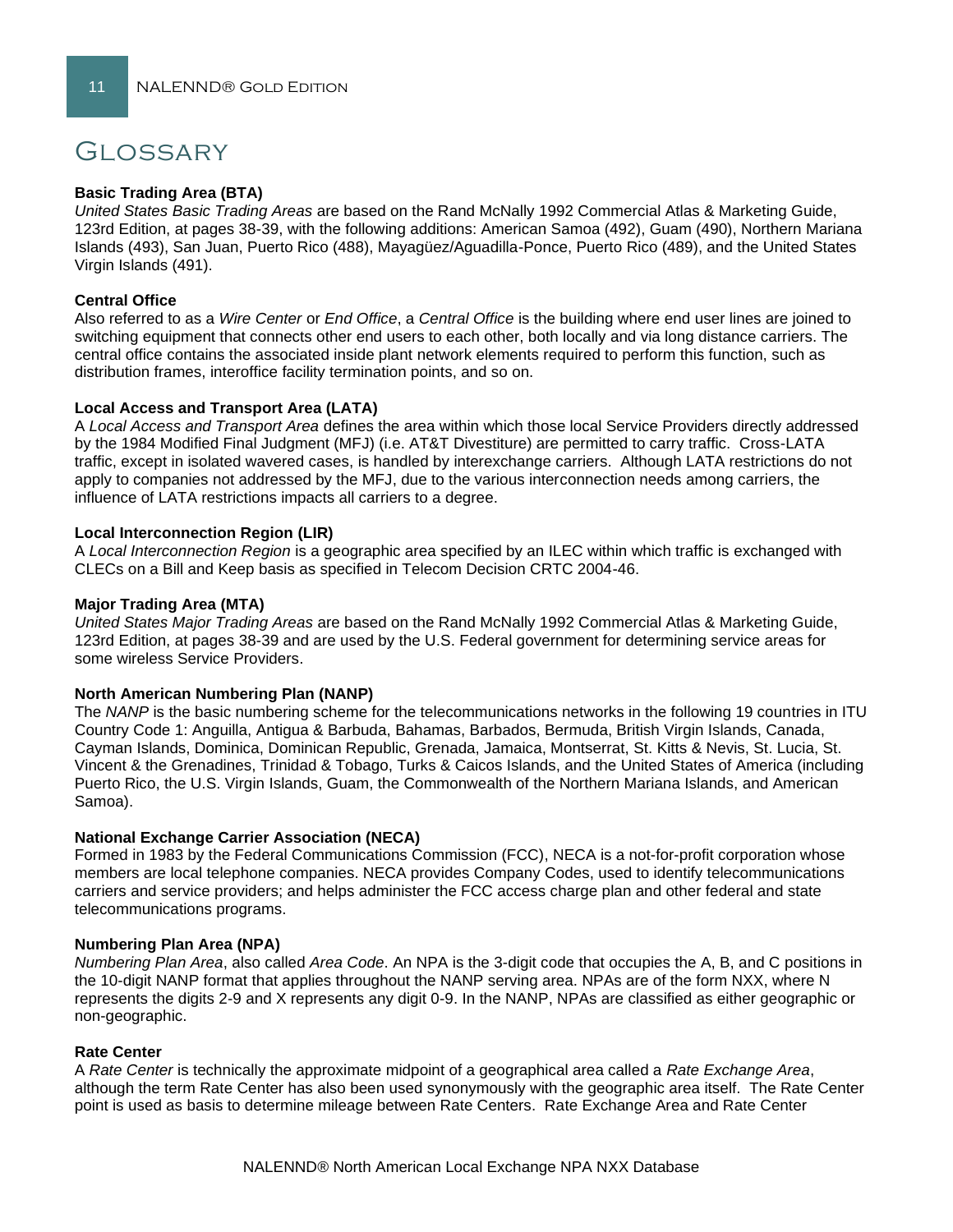information, as well as other aspects (e.g. V&H) are addressed and defined in local exchange tariffs filed with each state commission by Service Providers operating in each state.

#### **Thousands Block Number Pooling**

*Thousands-block number pooling* is a process by which the 10,000 numbers in a central office code (NXX) are separated into ten sequential blocks of 1,000 numbers each (thousands-blocks), and allocated separately within a Rate Center. Number Pooling has been established in accordance with the FCC Report and Order No. 00-104 and the INC Thousands Block Pooling Administration Guidelines (INC 99-0127-023).

#### **Wire Center**

*Wire Center* is often used interchangeably with the terms *Central Office* and *switch*. Technically, the wire center is the location where the local exchange carrier terminates subscriber local loops, along with the testing facilities necessary to maintain them. A wire center can be a building or space within a building that serves as an aggregation point on a local exchange carrier's network, where transmission facilities and circuits are connected or switched. "Wire Center" can also denote a building in which one or more central office, used for the provision of exchange services and access services, is located.

#### **V&H Coordinates**

Vertical and Horizontal (V&H) coordinates have been used in telephony since the late 1950's as a means to determine "airline" distance between two points using a simple "distance" formula. The projection algorithm uses latitude and longitude as well as various other factors in deriving the coordinate values. These coordinates are used to identify geographic locations and calculate relative distances between network elements (e.g. switch locations), and between Rate Centers.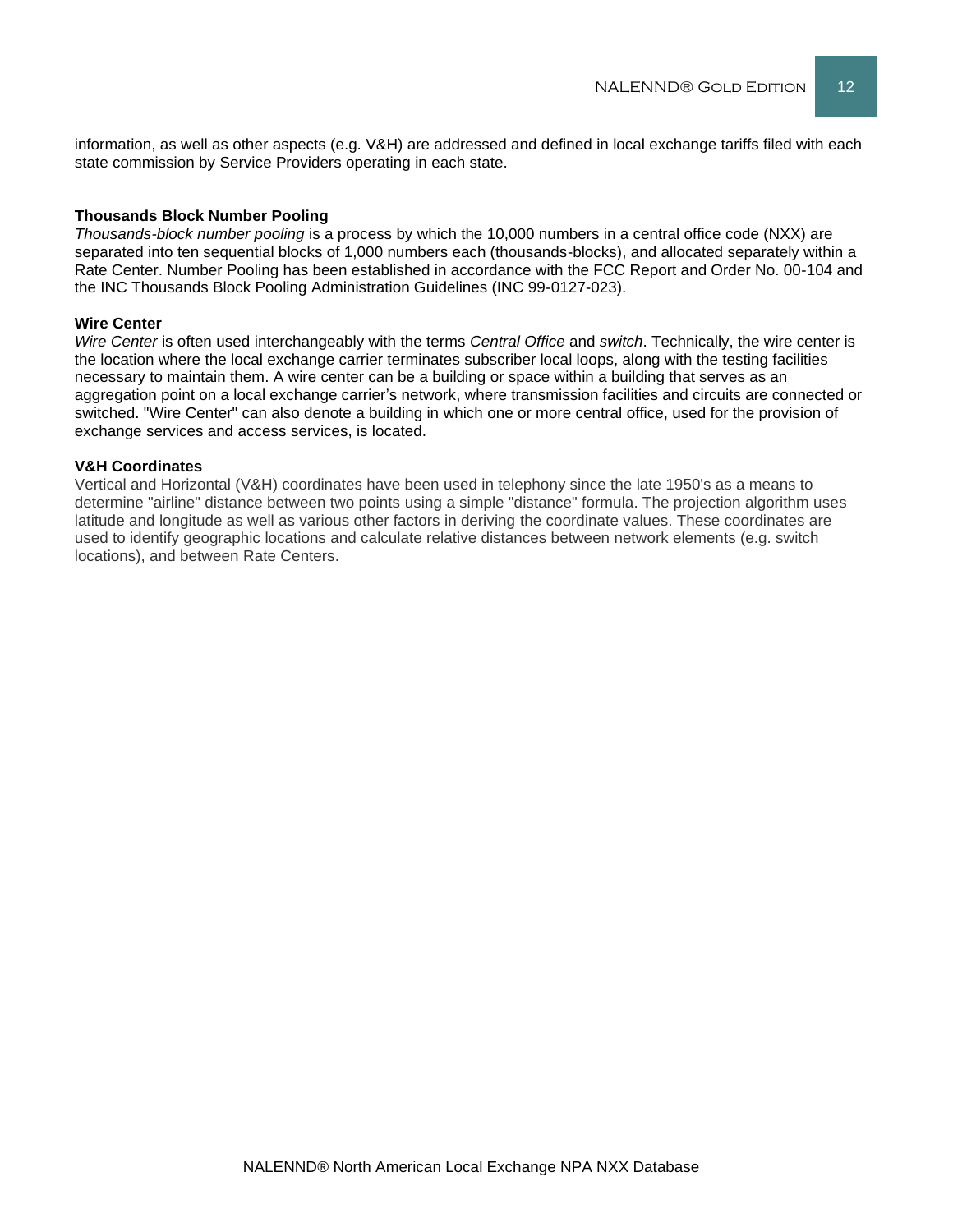# SQL Scripts and Schemas

# **MySQL**

```
CREATE DATABASE if not exists `nalennd gold`;
USE `nalennd_gold`;
DROP TABLE IF EXISTS `npanxx`;
CREATE TABLE `npanxx` (
        `NPA` char(3) NOT NULL,
       `NXX` char(3) NOT NULL,
       `BLOCK_ID` char(1) NOT NULL,
        `TBP IND` char(1) DEFAULT NULL,
       \tilde{\Gamma} char(5) DEFAULT NULL,
       `LTYPE` char(1) DEFAULT NULL,
        `STATE` char(2) DEFAULT NULL,
        `COUNTRY` char(2) DEFAULT NULL,
       `RC` varchar(128) DEFAULT NULL,
       `SWITCH` char(11) DEFAULT NULL,
        `ZIP` varchar(7) DEFAULT NULL,
       `ZIP2` varchar(7) DEFAULT NULL,
       `ZIP3` varchar(7) DEFAULT NULL,
        `ZIP4` varchar(7) DEFAULT NULL,
        `FIPS` char(5) DEFAULT NULL,
       `FIPS2` char(5) DEFAULT NULL,
        `FIPS3` char(5) DEFAULT NULL,
        `CBSA` char(5) DEFAULT NULL,
       `CBSA2` char(5) DEFAULT NULL,
       `MSA` char(4) DEFAULT NULL,
        `PMSA` char(4) DEFAULT NULL,
        `LATITUDE` double NOT NULL DEFAULT '0',
       `LONGITUDE` double NOT NULL DEFAULT '0',
       `OCN_CATEGORY` char(1) DEFAULT NULL,
        `OCN` char(4) DEFAULT NULL,
       `DERIVED_FROM_NPA` char(3) DEFAULT NULL,
       `NEWNPA` varchar(35) DEFAULT NULL,
        `OVERLAY` char(1) DEFAULT NULL,
       `LIR` varchar(128) DEFAULT NULL,
       PRIMARY KEY (`NPA`,`NXX`,`BLOCK_ID`),
) ENGINE=MyISAM DEFAULT CHARSET=utf8;
DROP TABLE IF EXISTS `msa`;
CREATE TABLE `msa` (
        `MSA` CHAR(4) NOT NULL,
        `TYPE` VARCHAR(8) DEFAULT NULL,
       `NAME` VARCHAR(128) DEFAULT NULL,
       `CMSA` CHAR(2) DEFAULT NULL,
       `POPULATION` INT DEFAULT NULL,
       PRIMARY KEY (`MSA`)
) ENGINE=MyISAM DEFAULT CHARSET=utf8;
DROP TABLE IF EXISTS `ocn`;
CREATE TABLE `ocn` (
       `OCN` CHAR(4) NOT NULL,
        `TYPE` VARCHAR(8) DEFAULT NULL,
        `COMPANY` VARCHAR(128) DEFAULT NULL,
       `DBA` VARCHAR(128) DEFAULT NULL,
        `CommonName` VARCHAR(128) DEFAULT NULL,
       PRIMARY KEY (`OCN`)
) ENGINE=MyISAM DEFAULT CHARSET=utf8;
```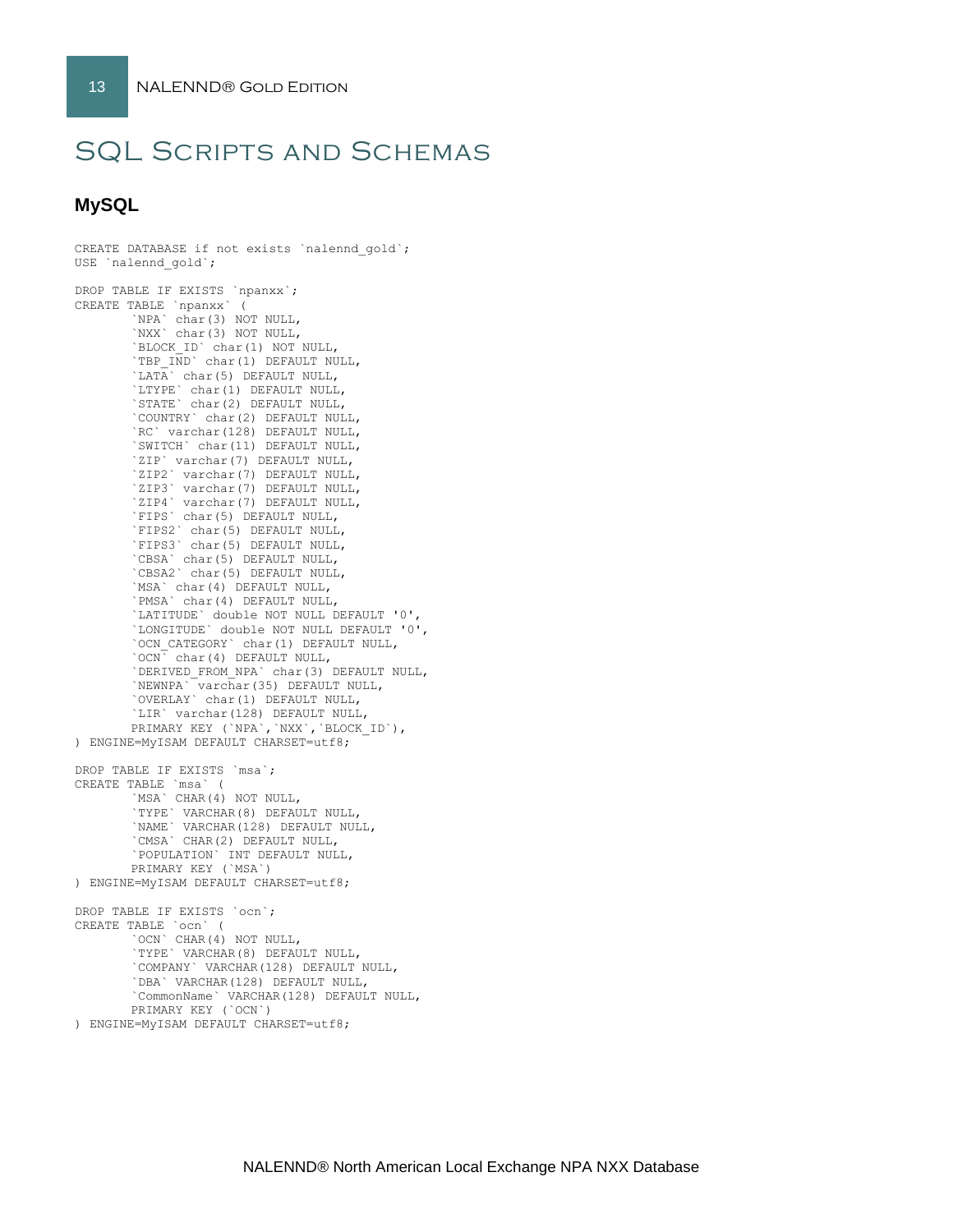`CSA` CHAR(3) DEFAULT NULL, `STATE` VARCHAR(20) DEFAULT NULL, PRIMARY KEY (`CBSA`) ) ENGINE=MyISAM DEFAULT CHARSET=utf8; DROP TABLE IF EXISTS `county`; CREATE TABLE `county` ( `CountyCode` CHAR(5) NOT NULL, `Country` CHAR(2) DEFAULT NULL, `State` CHAR(2) DEFAULT NULL, `Name` VARCHAR(128) DEFAULT NULL, `Type` VARCHAR(80) DEFAULT NULL, `LandArea` INT(11) DEFAULT NULL, `Population` INT(11) DEFAULT NULL, PRIMARY KEY (`CountyCode`) ) ENGINE=MyISAM DEFAULT CHARSET=utf8; DROP TABLE IF EXISTS `lata`; CREATE TABLE `lata` ( `LATA` CHAR(5) NOT NULL, STATE` CHAR(2) DEFAULT NULL, `COUNTRY` CHAR(2) DEFAULT NULL, `LOCATION` VARCHAR(64) DEFAULT NULL, PRIMARY KEY (`LATA`) ) ENGINE=MyISAM DEFAULT CHARSET=utf8;

DROP TABLE IF EXISTS `cbsa`; CREATE TABLE `cbsa` ( `CBSA` CHAR(5) NOT NULL, `AREA\_NAME` VARCHAR(128) DEFAULT NULL, `AREA\_TYPE` VARCHAR(128) DEFAULT NULL,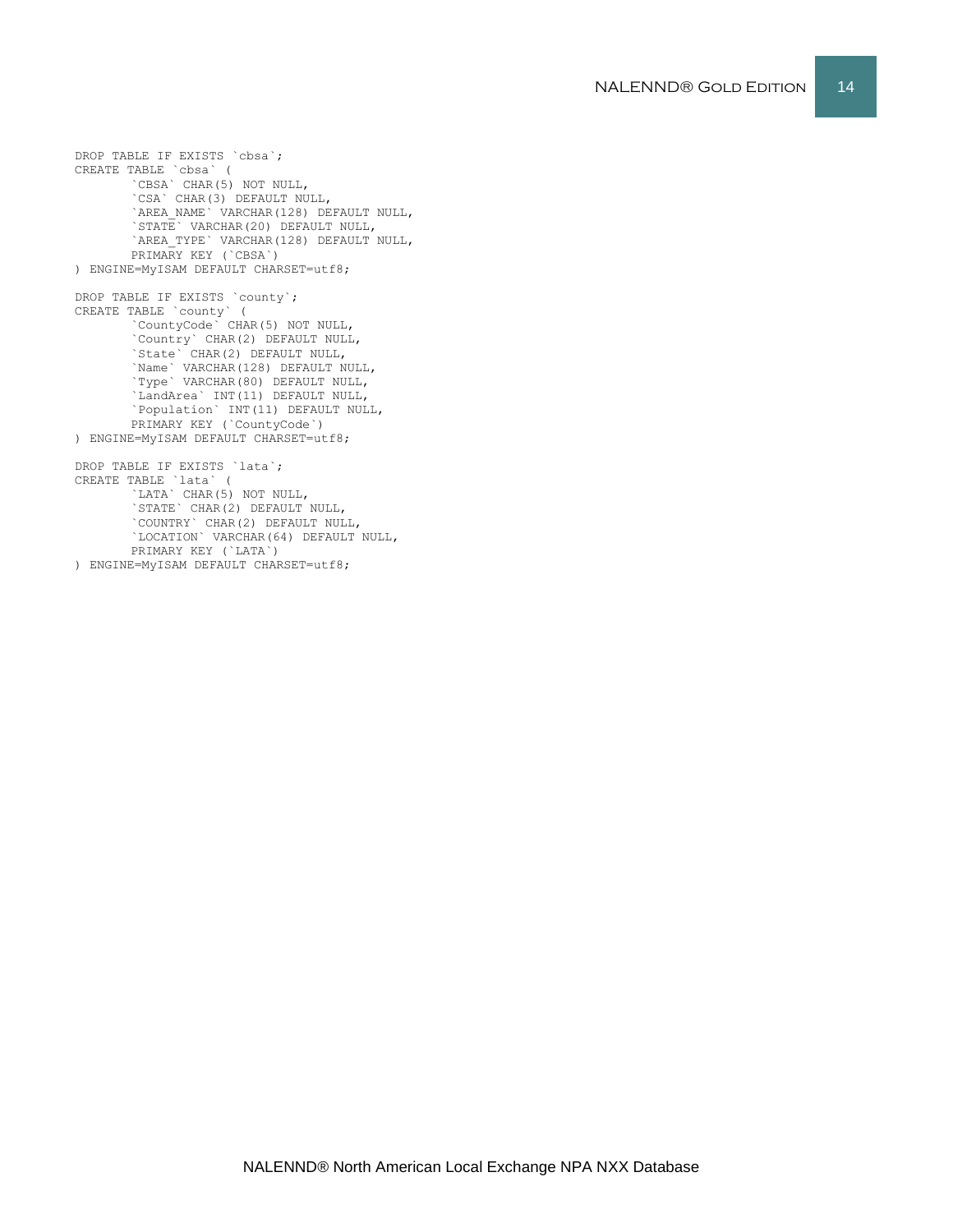## **Microsoft SQL Server**

```
CREATE DATABASE [nalennd] ON PRIMARY 
GO
USE [nalennd]
GO
SET ANSI_NULLS ON
GO
SET QUOTED IDENTIFIER ON
GO
SET ANSI_PADDING ON
GO
CREATE TABLE [dbo].[npanxx](
       [NPA] [char](3) NOT NULL,
        [NXX] [char](3) NOT NULL,
       [BLOCK_ID] [char](1) NOT NULL,
       [TBP_IND] [char](1) NULL,
       [LATA] [char](5) NULL,
       [LTYPE] [char](1) NULL,
       [STATE] [char](2) NULL,
       [COUNTRY] [char](2) NULL,
       [RC] [varchar](128) NULL,
       [SWITCH] [char](11) NULL,
       [ZIP] [varchar](7) NULL,
        [ZIP2] [varchar](7) NULL,
        [ZIP3] [varchar](7) NULL,
       [ZIP4] [varchar](7) NULL,
       [FIPS] [char](5) NULL,
        [FIPS2] [char](5) NULL,
       [FIPS3] [char](5) NULL,
       [CBSA] [char](5) NULL,
        [CBSA2] [char](5) NULL,
       [MSA] [char](4) NULL,
       [PMSA] [char](4) NULL,
       [LATITUDE] [float] NULL CONSTRAINT [DF_npanxx_LATITUDE] DEFAULT ((0)),
        [LONGITUDE] [float] NULL CONSTRAINT [DF_npanxx_LONGITUDE] DEFAULT ((0)),
        [OCN_CATEGORY] [char](1) NULL,
       [OCN] [char](4) NULL,
        [DERIVED_FROM_NPA] [char](3) NULL,
        [NEWNPA] [varchar](35) NULL,
        [OVERLAY] [char](1) NULL,
       [LIR] [varchar](128) NULL,
CONSTRAINT [PK_npanxx] PRIMARY KEY CLUSTERED 
(
       [NPA] ASC,
       [NXX] ASC,
       [BLOCK_ID] ASC
) WITH (PAD INDEX = OFF, STATISTICS NORECOMPUTE = OFF, IGNORE DUP KEY = OFF, ALLOW ROW LOCKS = ON,
ALLOW PAGE LOCKS = ON) ON [PRIMARY]
) ON [PRIMARY]
GO
CREATE TABLE [dbo].[lata](
       [LATA] [char](5) NOT NULL,
       [STATE] [char](2) NULL,
       [COUNTRY] [char](2) NULL,
       [LOCATION] [varchar](64) NULL,
CONSTRAINT [PK_LATA] PRIMARY KEY CLUSTERED 
(
       [LATA] ASC
)WITH (PAD INDEX = OFF, STATISTICS NORECOMPUTE = OFF, IGNORE DUP KEY = OFF, ALLOW ROW LOCKS = ON,
ALLOW PAGE LOCKS = ON) ON [PRIMARY]
) ON [PRIMARY]
GO
```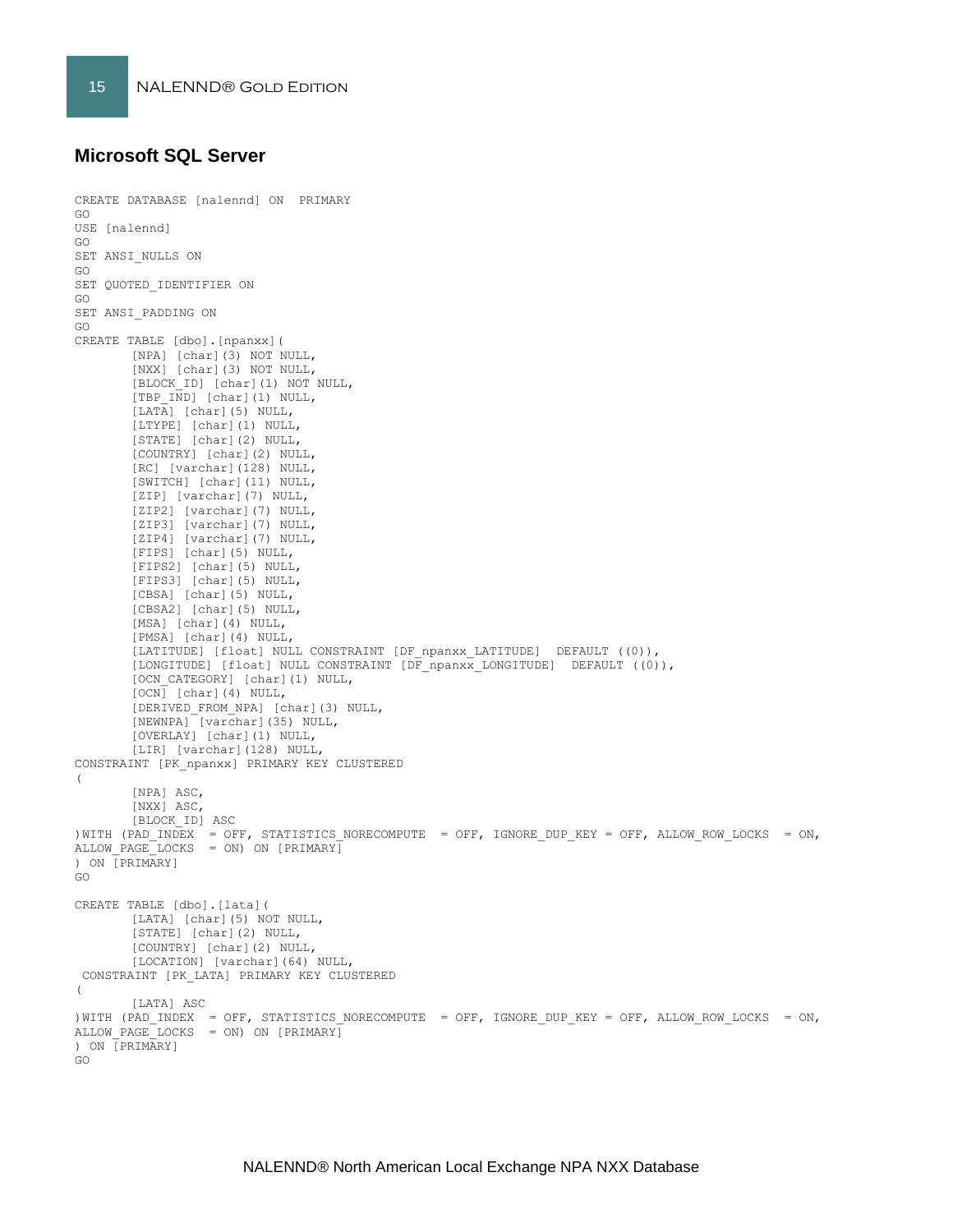```
CREATE TABLE [dbo].[ocn](
       [OCN] [char](4) NOT NULL,
       [TYPE] [varchar](8) NULL,
       [COMPANY] [varchar](128) NULL,
       [DBA] [varchar](128) NULL,
CONSTRAINT [PK_ocn] PRIMARY KEY CLUSTERED 
(
       [OCN] ASC
) WITH (PAD INDEX = OFF, STATISTICS NORECOMPUTE = OFF, IGNORE DUP KEY = OFF, ALLOW ROW LOCKS = ON,
ALLOW PAGE LOCKS = ON) ON [PRIMARY]) ON [PRIMARY]
GO
CREATE TABLE [dbo].[county](
       [CountyCode] [char](5) NOT NULL,
       [Country] [char](2) NOT NULL,
       [State] [char](2) NOT NULL,
       [Name] [varchar](128) NOT NULL,
       [Type] [varchar](80) NULL,
       [LandArea] [int] NULL,
       [Population] [int] NULL,
 CONSTRAINT [PK_county] PRIMARY KEY CLUSTERED 
(
       [CountyCode] ASC
)WITH (PAD_INDEX = OFF, STATISTICS_NORECOMPUTE = OFF, IGNORE_DUP_KEY = OFF, ALLOW_ROW_LOCKS = ON, 
ALLOW_PAGE_LOCKS = ON) ON [PRIMARY]
) ON [PRIMARY]
GO
CREATE TABLE [dbo].[cbsa](
       [CBSA] [char](5) NOT NULL,
       [CSA] [char](3) NULL,
       [AREA NAME] [varchar](64) NULL,
       [STATE] [varchar](20) NULL,
       [AREA_TYPE] [varchar](64) NULL,
CONSTRAINT [PK_cbsa] PRIMARY KEY CLUSTERED 
(
       [CBSA] ASC
)WITH (PAD_INDEX = OFF, STATISTICS_NORECOMPUTE = OFF, IGNORE_DUP_KEY = OFF, ALLOW_ROW_LOCKS = ON, 
ALLOW PAGE LOCKS = ON) ON [PRIMARY]) ON [PRIMARY]
GO
CREATE TABLE [dbo].[msa](
       [MSA] [char](4) NOT NULL,
       [TYPE] [varchar](8) NULL,
       [NAME] [varchar](128) NULL,
       [CMSA] [char](2) NULL,
       [POPULATION] [int] NULL,
CONSTRAINT [PK_msa] PRIMARY KEY CLUSTERED 
(
       [MSA] ASC
)WITH (PAD_INDEX = OFF, STATISTICS_NORECOMPUTE = OFF, IGNORE_DUP_KEY = OFF, ALLOW_ROW_LOCKS = ON, 
ALLOW_PAGE_LOCKS = ON) ON [PRIMARY]
) ON [PRIMARY]
GO
SET ANSI_PADDING OFF
```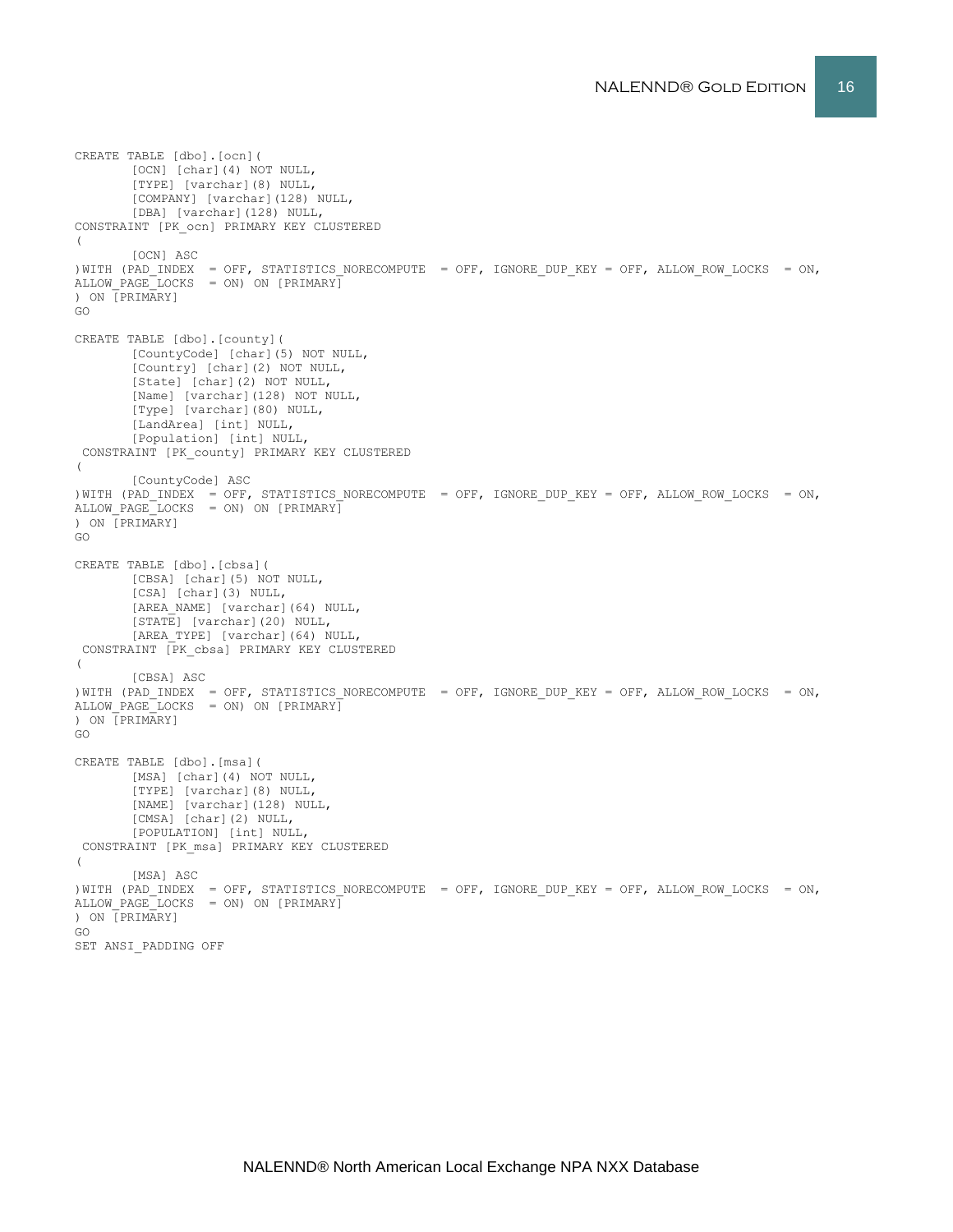## **ORACLE**

```
CREATE TABLE "npanxx" (
     "NPA" CHAR(3) NOT NULL ENABLE, 
       "NXX" CHAR(3) NOT NULL ENABLE, 
       "BLOCK_ID" CHAR(1) NOT NULL ENABLE, 
       "TBP \overline{IND}" CHAR(1),
       "LATA" CHAR(5),
       "LTYPE" CHAR(1), 
        "STATE" CHAR(2), 
        "COUNTRY" CHAR(2), 
        "RC" VARCHAR(128),
       "SWITCH" CHAR(11), 
        "ZIP" VARCHAR(7), 
       "ZIP2" VARCHAR(7),
       "ZIP3" VARCHAR(7), 
       "ZIP4" VARCHAR(7),
        "FIPS" CHAR(5), 
        "FIPS2" CHAR(5), 
       "FIPS3" CHAR(5), 
        "CBSA" CHAR(5),
        "CBSA2" CHAR(5), 
        "MSA" CHAR(4), 
       "PMSA" CHAR(4), 
        "LATITUDE" NUMBER, 
        "LONGITUDE" NUMBER, 
        "OCN CATEGORY" CHAR(1),
        "OCN" CHAR(4),
        "DERIVED_FROM_NPA" CHAR(3), 
       "NEWNPA" VARCHAR(35),
        "OVERLAY" CHAR(1),
        "LIR" VARCHAR(128), 
        CONSTRAINT "npanxx_PK" PRIMARY KEY ("NPA", "NXX", "BLOCK_ID") ENABLE
    );
CREATE TABLE "lata"(
        "LATA" CHAR(5) NOT NULL ENABLE,
       "STATE" CHAR(2),
        "COUNTRY" CHAR(2),
        "LOCATION" VARCHAR(64),
        CONSTRAINT "lata_PK" PRIMARY KEY ("LATA") ENABLE
   );
CREATE TABLE "ocn"(
       "OCN" CHAR(4) NOT NULL ENABLE,
        "TYPE" VARCHAR(8),
        "COMPANY" VARCHAR(128),
       "DBA" VARCHAR(128),
        CONSTRAINT "ocn_PK" PRIMARY KEY ("OCN") ENABLE
    );
CREATE TABLE "county"(
        "CountyCode" CHAR(5) NOT NULL ENABLE,
        "Country" CHAR(2),
        "State" CHAR(2),
       "Name" VARCHAR(128),
        "Type" VARCHAR(80),
        "LandArea" int,
       "Population" int,
        CONSTRAINT "county_PK" PRIMARY KEY ("CountyCode") ENABLE
    );
```
NALENND® North American Local Exchange NPA NXX Database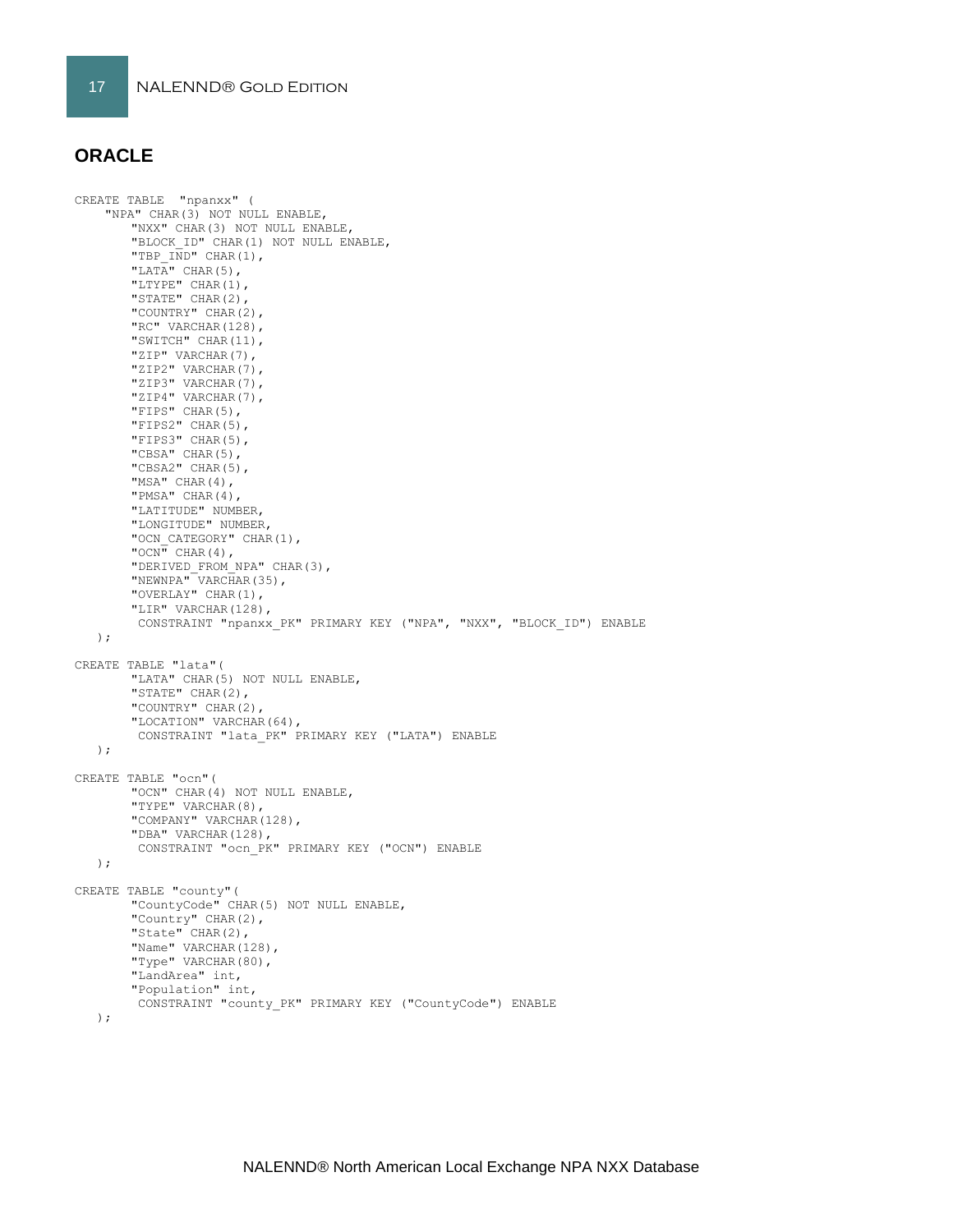```
CREATE TABLE "cbsa"(
       "CBSA" CHAR(5) NOT NULL ENABLE,
       "CSA" CHAR(3),
       "AREA NAME" VARCHAR(64),
       "STATE" VARCHAR(20),
      "AREA TYPE" VARCHAR(64),
       CONSTRAINT "cbsa_PK" PRIMARY KEY ("CBSA") ENABLE
   );
CREATE TABLE "msa"(
       "MSA" CHAR(4) NOT NULL ENABLE,
       "TYPE" VARCHAR(8),
       "NAME" VARCHAR(128),
       "CMSA" CHAR(2),
        "POPULATION" int,
         CONSTRAINT "msa_PK" PRIMARY KEY ("MSA") ENABLE
```
);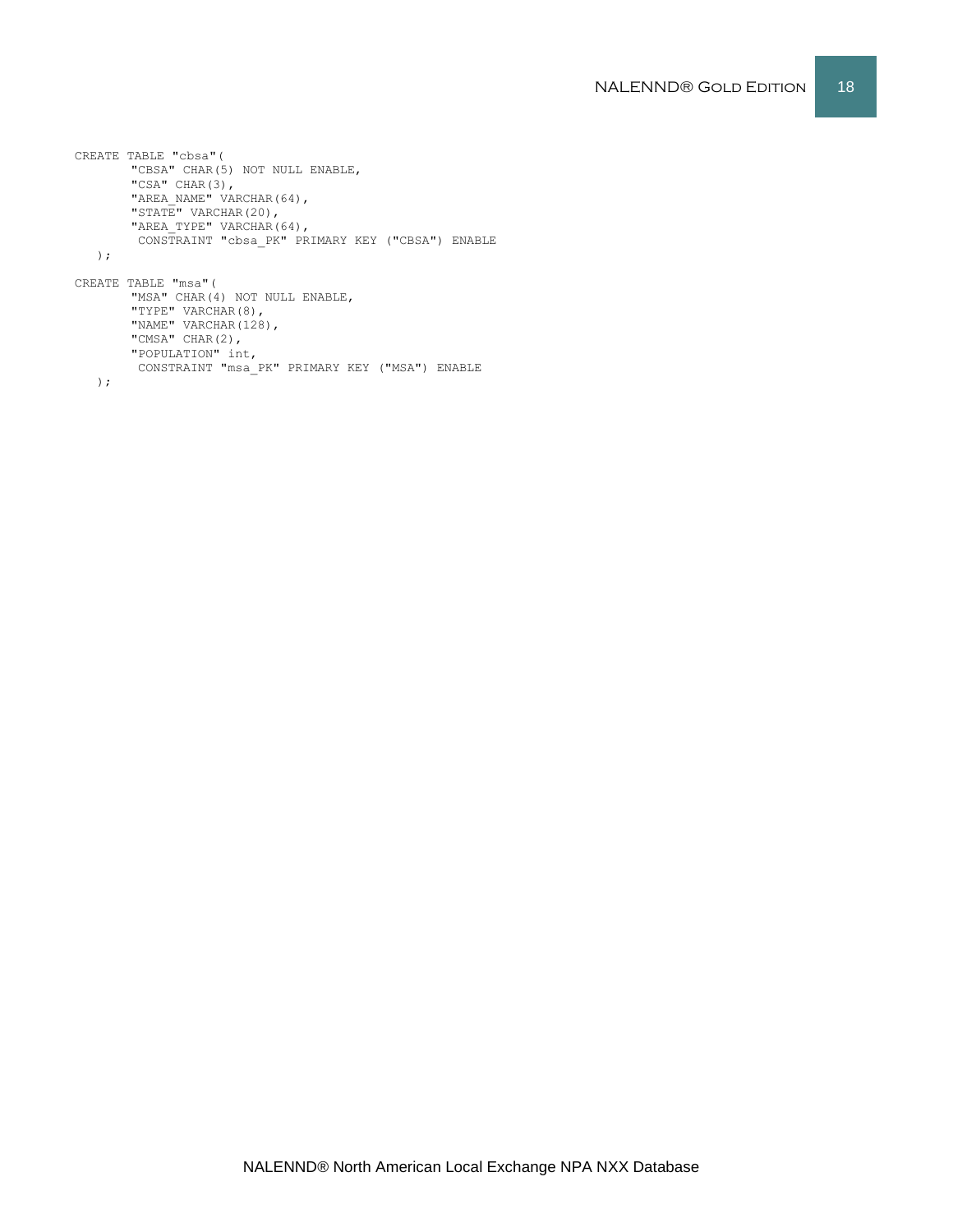# **Appendix A – State, province, and territory codes**

| United States - States and territories |  |  |
|----------------------------------------|--|--|
|----------------------------------------|--|--|

| <b>AL</b><br>AK<br>AΖ<br>AR<br>СA<br>CO<br><b>CT</b><br>DE<br><b>DC</b><br><b>FL</b><br>GA<br>ΗI<br>ID<br>IL.<br>IN<br>IA<br>KS<br>ΚY<br>LA<br>MЕ<br><b>MD</b><br>МA<br>ΜI<br>ΜN<br><b>MS</b><br>МO<br>МT<br>NE.<br><b>NV</b><br>NH. | Alabama<br>Alaska<br>Arizona<br>Arkansas<br>California<br>Colorado<br>Connecticut<br>Delaware<br>District of Columbia<br>Florida<br>Georgia<br>Hawaii<br>Idaho<br>Illinois<br>Indiana<br>lowa<br>Kansas<br>Kentucky<br>Louisiana<br>Maine<br>Maryland<br>Massachusetts<br>Michigan<br>Minnesota<br>Mississippi<br>Missouri<br>Montana<br>Nebraska<br>Nevada<br>New Hampshire | <b>NJ</b><br><b>NM</b><br>NY.<br><b>NC</b><br>ND.<br><b>OH</b><br>OK<br><b>OR</b><br>PA<br>R <sub>l</sub><br><b>SC</b><br><b>SD</b><br><b>TN</b><br><b>TX</b><br><b>UT</b><br>VT<br><b>VA</b><br><b>WA</b><br><b>WV</b><br>WI<br><b>WY</b><br><b>AS</b><br><b>FM</b><br>GU<br>MH<br>MP<br><b>PW</b><br><b>PR</b><br>UM.<br>VI | New Jersey<br><b>New Mexico</b><br>New York<br>North Carolina<br>North Dakota<br>Ohio<br>Oklahoma<br>Oregon<br>Pennsylvania<br>Rhode Island<br>South Carolina<br>South Dakota<br>Tennessee<br>Texas<br>Utah<br>Vermont<br>Virginia<br>Washington<br>West Virginia<br>Wisconsin<br>Wyoming<br>American Samoa <sup>1</sup><br>Micronesia<br>Guam<br>Marshall Islands<br>Northern Mariana Islands <sup>2</sup><br>Palau<br><b>Puerto Rico</b><br>Minor Islands<br>Virgin Islands |
|--------------------------------------------------------------------------------------------------------------------------------------------------------------------------------------------------------------------------------------|------------------------------------------------------------------------------------------------------------------------------------------------------------------------------------------------------------------------------------------------------------------------------------------------------------------------------------------------------------------------------|-------------------------------------------------------------------------------------------------------------------------------------------------------------------------------------------------------------------------------------------------------------------------------------------------------------------------------|-------------------------------------------------------------------------------------------------------------------------------------------------------------------------------------------------------------------------------------------------------------------------------------------------------------------------------------------------------------------------------------------------------------------------------------------------------------------------------|
|                                                                                                                                                                                                                                      |                                                                                                                                                                                                                                                                                                                                                                              |                                                                                                                                                                                                                                                                                                                               |                                                                                                                                                                                                                                                                                                                                                                                                                                                                               |
| <b>AB</b>                                                                                                                                                                                                                            | Canada - Provinces and territories                                                                                                                                                                                                                                                                                                                                           | <b>NU</b>                                                                                                                                                                                                                                                                                                                     | Nunavut <sup>3</sup>                                                                                                                                                                                                                                                                                                                                                                                                                                                          |
| ВC<br>MВ<br>NB.<br>NL<br>NΤ<br>NS.                                                                                                                                                                                                   | Alberta<br><b>British Columbia</b><br>Manitoba<br><b>New Brunswick</b><br>Newfoundland and Labrador <sup>5</sup><br><b>Northwest Territories</b><br>Nova Scotia                                                                                                                                                                                                              | ON.<br><b>PE</b><br>QC<br><b>SK</b><br>YT                                                                                                                                                                                                                                                                                     | Ontario<br><b>Prince Edward Island</b><br>Quebec <sup>4</sup><br>Saskatchewan<br>Yukon                                                                                                                                                                                                                                                                                                                                                                                        |
| <b>Mexico - States and territories</b>                                                                                                                                                                                               |                                                                                                                                                                                                                                                                                                                                                                              |                                                                                                                                                                                                                                                                                                                               |                                                                                                                                                                                                                                                                                                                                                                                                                                                                               |
| <b>AGS</b><br>BС                                                                                                                                                                                                                     | <b>AGUASCALIENTES</b><br><b>BAJA CALIFORNIA</b>                                                                                                                                                                                                                                                                                                                              | <b>MOR</b><br><b>NAY</b>                                                                                                                                                                                                                                                                                                      | <b>MORELOS</b><br><b>NAYARIT</b>                                                                                                                                                                                                                                                                                                                                                                                                                                              |
|                                                                                                                                                                                                                                      |                                                                                                                                                                                                                                                                                                                                                                              |                                                                                                                                                                                                                                                                                                                               |                                                                                                                                                                                                                                                                                                                                                                                                                                                                               |

*1 COMMON LANGUAGE® abbreviation for American Samoa is AM*

*2 COMMON LANGUAGE® abbreviation for Northern Mariana Islands is NN*

*3 COMMON LANGUAGE® abbreviation for Nunavut is VU*

*4 COMMON LANGUAGE® abbreviation for Quebec is PQ*

*5 COMMON LANGUAGE® abbreviation for Newfoundland and Labrador is NF*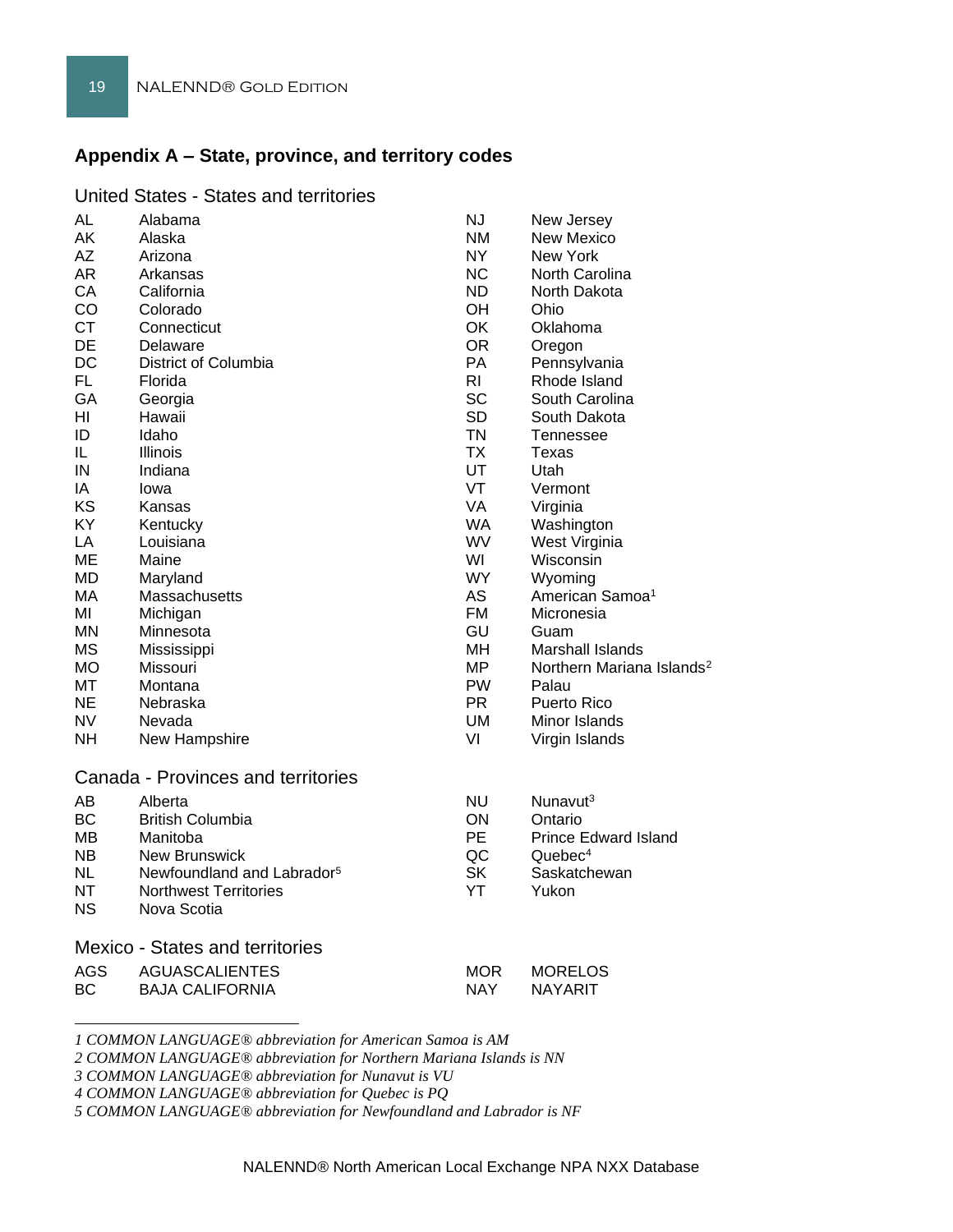| <b>BCS</b>  | <b>BAJA CALIFORNIA SUR</b> | <b>NL</b>   | <b>NUEVO LEON</b>      |
|-------------|----------------------------|-------------|------------------------|
| CAM         | <b>CAMPECHE</b>            | <b>OAX</b>  | <b>OAXACA</b>          |
| <b>COAH</b> | <b>COAHUILA</b>            | <b>PUE</b>  | <b>PUEBLA</b>          |
| <b>COL</b>  | <b>COLIMA</b>              | QRO         | QUERETARO              |
| <b>CHIS</b> | <b>CHIAPAS</b>             | <b>QROO</b> | <b>QUINTANA ROO</b>    |
| <b>CHIH</b> | <b>CHIHUAHUA</b>           | <b>SLP</b>  | <b>SAN LUIS POTOSI</b> |
| DF.         | <b>DISTRITO FEDERAL</b>    | <b>SIN</b>  | <b>SINALOA</b>         |
| <b>DGO</b>  | <b>DURANGO</b>             | SON         | <b>SONORA</b>          |
| <b>GTO</b>  | <b>GUANAJUATO</b>          | <b>TAB</b>  | <b>TABASCO</b>         |
| <b>GRO</b>  | <b>GUERRERO</b>            | <b>TAM</b>  | <b>TAMAULIPAS</b>      |
| <b>HGO</b>  | <b>HIDALGO</b>             | <b>TLAX</b> | <b>TLAXCALA</b>        |
| JAL         | <b>JALISCO</b>             | <b>VER</b>  | <b>VERACRUZ</b>        |
| MEX         | <b>MEXICO</b>              | <b>YUC</b>  | <b>YUCATAN</b>         |
| <b>MICH</b> | <b>MICHOACAN</b>           | ZAC         | ZACATECAS              |
|             |                            |             |                        |

# **Appendix B – Country codes**

Countries, islands, and territories participating in the North American Numbering Plan.

| ISO 3166-1 | <b>FIPS 104-1</b> | Country                          |
|------------|-------------------|----------------------------------|
| US         | <b>US</b>         | <b>United States</b>             |
| CA         | СA                | Canada                           |
| <b>BS</b>  | BA                | <b>Bahamas</b>                   |
| BB         | BD                | <b>Barbados</b>                  |
| Al         | AI                | Anguilla                         |
| AG         | AN                | Antigua and Barbuda              |
| VG         | BV                | Virgin Islands, British          |
| KY         | CQ                | Cayman Islands                   |
| <b>BM</b>  | BM                | Bermuda                          |
| GD         | GN                | Grenada                          |
| ТC         | ТC                | <b>Turks and Caicos Islands</b>  |
| МS         | RT                | Montserrat                       |
| <b>SX</b>  | <b>SF</b>         | Sint Maarten                     |
| LC         | SA                | Saint Lucia                      |
| DM         | DM                | Dominica                         |
| VC         | ZF                | Saint Vincent and the Grenadines |
| DO         | DR.               | Dominican Republic               |
| TΤ         | <b>TR</b>         | <b>Trinidad and Tobago</b>       |
| <b>KN</b>  | KA                | Saint Kitts and Nevis            |
| JM         | JM                | Jamaica                          |

# **Appendix C – United States Major Trading Areas**

| 01 | New York                                | 27 | Phoenix                |
|----|-----------------------------------------|----|------------------------|
| 02 | Los Angeles-San Diego                   | 28 | Memphis-Jackson        |
| 03 | Chicago                                 | 29 | Birmingham             |
| 04 | San Francisco-Oakland-San Jose          | 30 | Portland               |
| 05 | Detroit                                 | 31 | Indianapolis           |
| 06 | Charlotte-Greensboro-Greenville-Raleigh | 32 | Des Moines-Quad Cities |
| 07 | Dallas-Fort Worth                       | 33 | San Antonio            |
| 08 | Boston-Providence                       | 34 | <b>Kansas City</b>     |